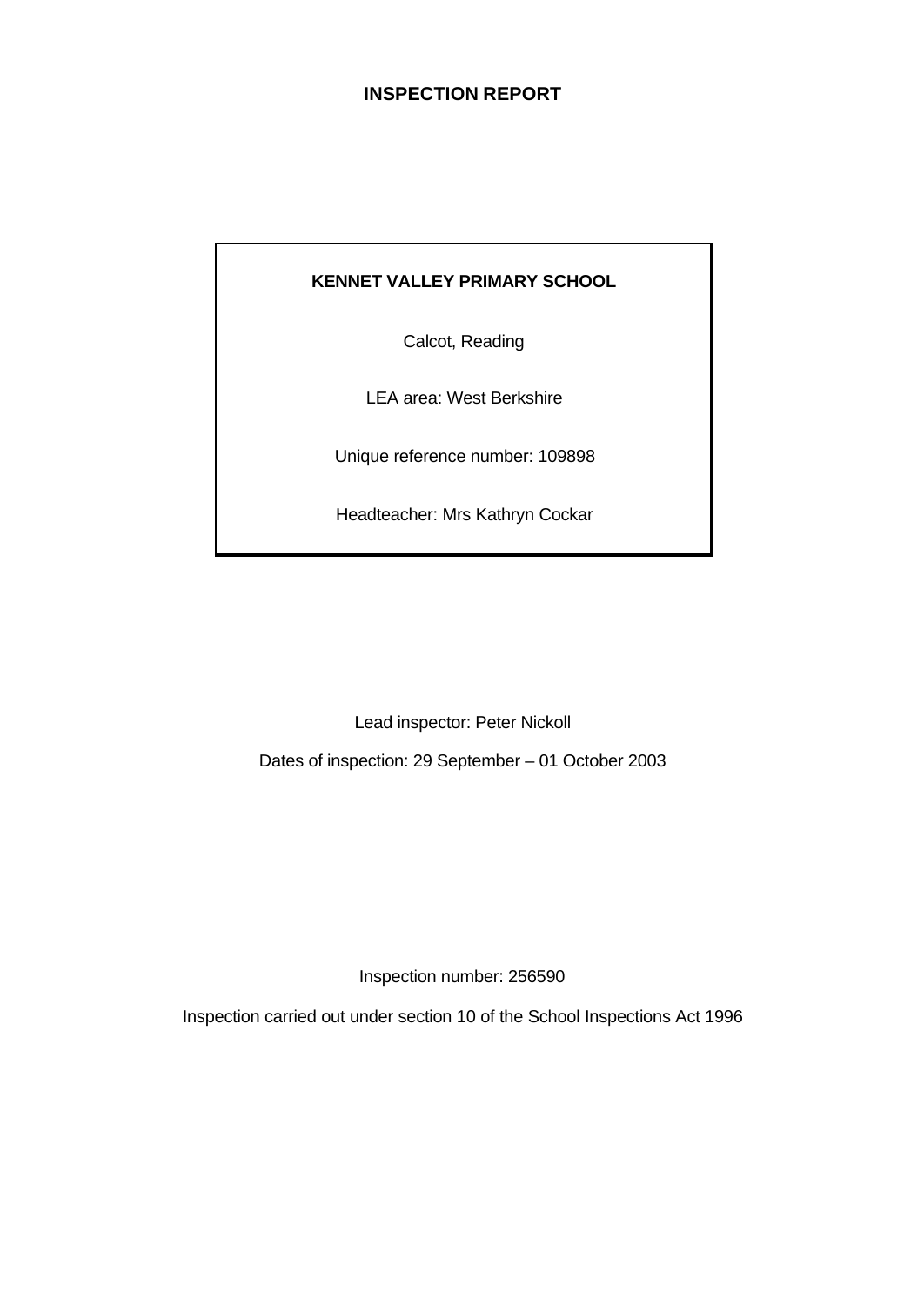# © Crown copyright 2003

This report may be reproduced in whole or in part for non-commercial educational purposes, provided that all extracts quoted are reproduced verbatim without adaptation and on condition that the source and date thereof are stated.

Further copies of this report are obtainable from the school. Under the School Inspections Act 1996, the school must provide a copy of this report and/or its summary free of charge to certain categories of people. A charge not exceeding the full cost of reproduction may be made for any other copies supplied.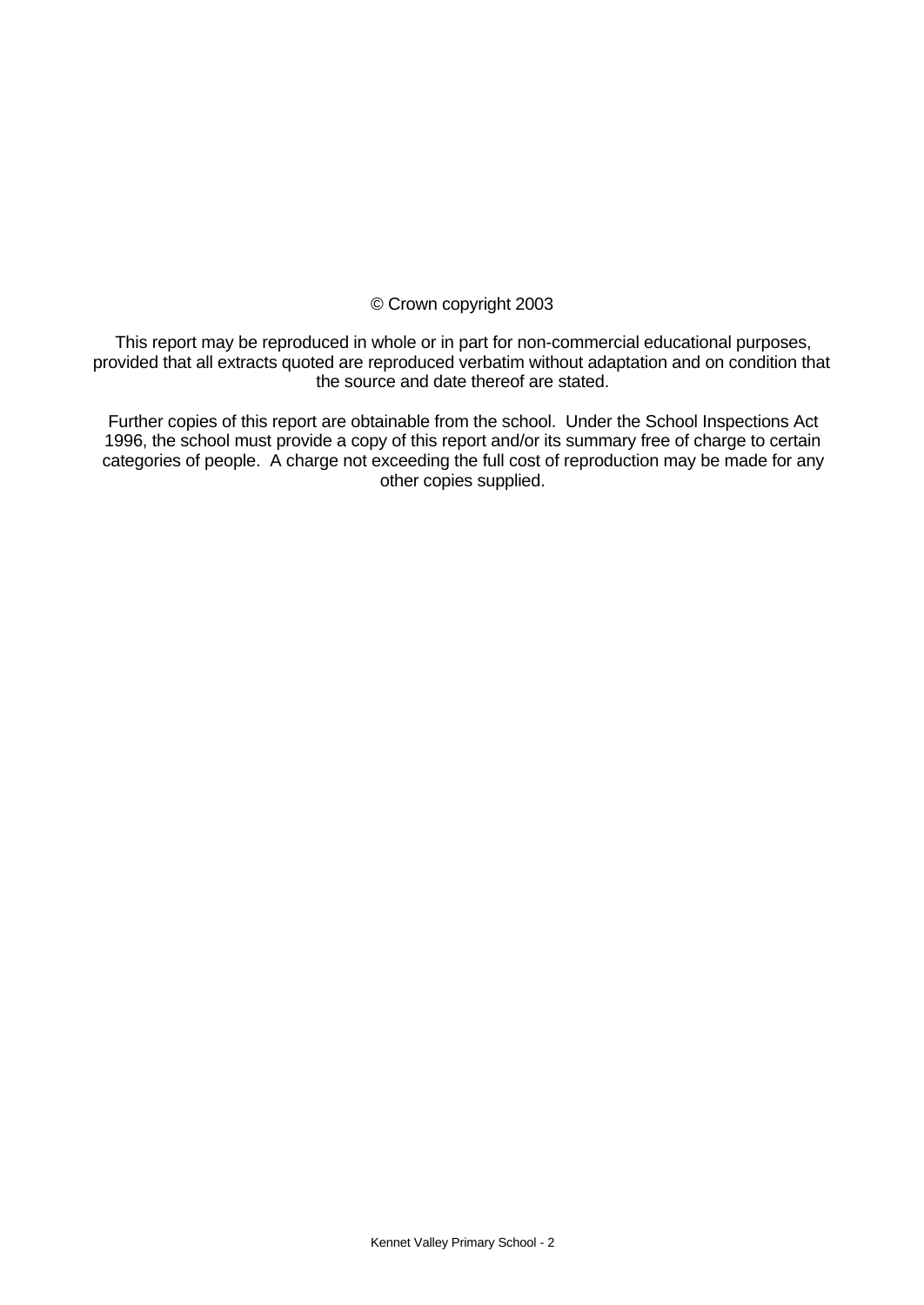# **INFORMATION ABOUT THE SCHOOL**

| Type of school:                                       | Primary                           |
|-------------------------------------------------------|-----------------------------------|
| School category:                                      | Community                         |
| Age range of pupils:                                  | 4 - 11                            |
| Gender of pupils:                                     | Mixed                             |
| Number on roll:                                       | 227                               |
| School address:                                       | <b>Carters Rise</b><br>Calcot     |
| Postcode:                                             | Reading<br><b>RG317YT</b>         |
| Telephone number:                                     | 01734 9414410                     |
| Fax number:                                           | 01734 454891                      |
| Appropriate authority:<br>Name of chair of governors: | The Governing Body<br>Mr G I Clay |
| Date of previous inspection:                          | 11/01/1999                        |

# **CHARACTERISTICS OF THE SCHOOL**

Kennet Valley Primary School is situated in Calcot, West Berkshire. Calcot is a small community on the Western edge of Reading. It is a Community School with 227 pupils on roll, 128 boys and 99 girls, aged from four to eleven years. There are 20.6 per cent of pupils entitled to free school meals; this is close to the national average of 20 per cent. A significant proportion of pupils, 20 per cent, are from minority ethnic backgrounds although no single group predominates. Three pupils speak English as an additional language. There are 50 pupils, (22%), on the school's register of special educational needs of whom 25 are on school action plus. This is close to the national average. There are four pupils (1.8%) with a statement of special educational needs, which again is close to the national average for primary schools (1.7%). Children from the usual range of socio-economic circumstances enter the school with attainment judged to be close to the average. The school has been awarded the Basic Skills Quality Mark for Primary Schools and has been granted Investor in People status.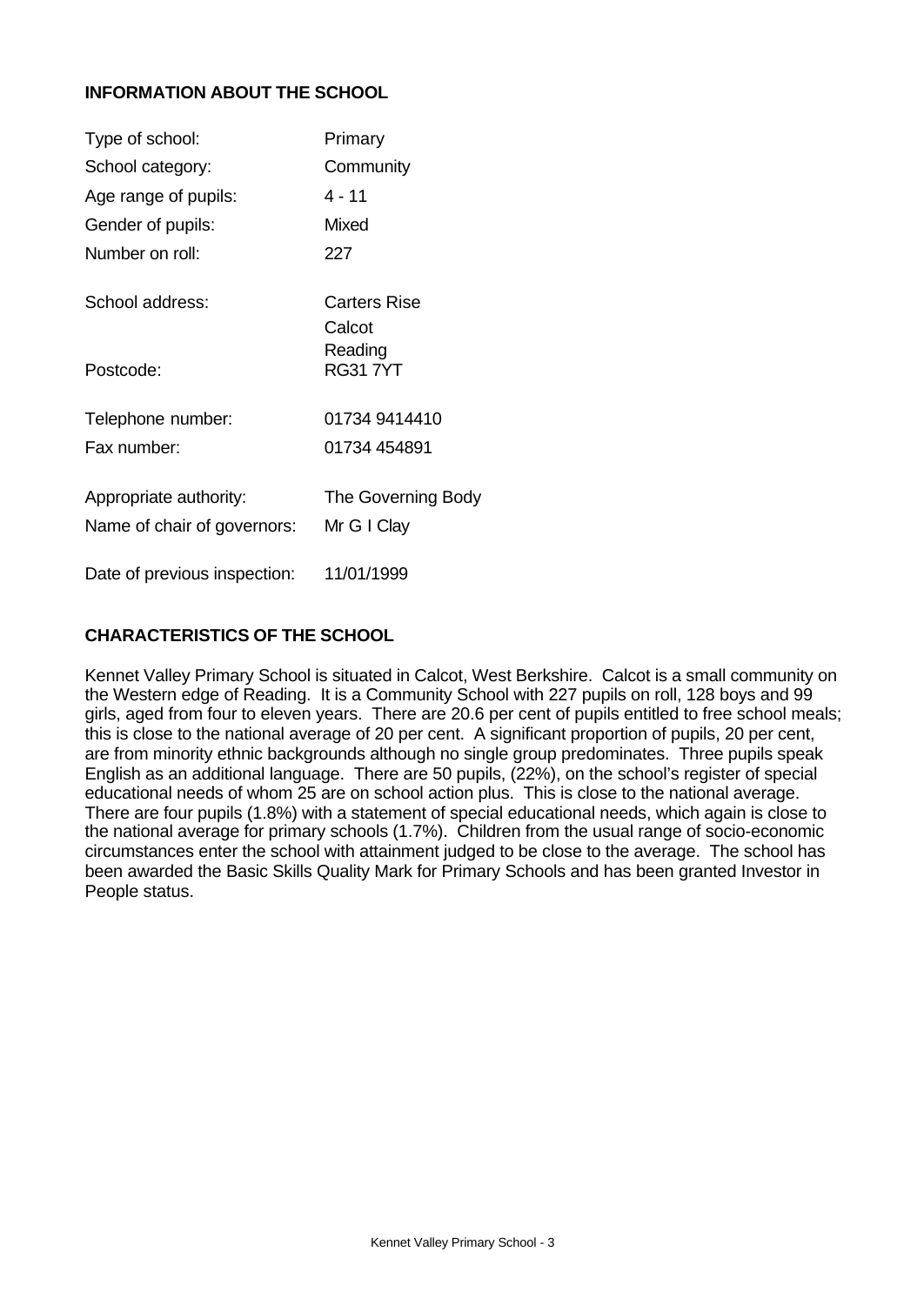# **INFORMATION ABOUT THE INSPECTION TEAM**

| Members of the inspection team |                      |                | <b>Subject responsibilities</b>             |
|--------------------------------|----------------------|----------------|---------------------------------------------|
| 22033                          | <b>Peter Nickoll</b> | Lead inspector | <b>Mathematics</b>                          |
|                                |                      |                | History                                     |
|                                |                      |                | Geography                                   |
| 19436                          | Michael O'Malley     | Lay inspector  |                                             |
| 3205                           | Janice Sullivan      | Team inspector | <b>Foundation Stage</b>                     |
|                                |                      |                | <b>Religious Education</b>                  |
|                                |                      |                | Art and Design                              |
|                                |                      |                | <b>Music</b>                                |
| 25466                          | <b>Gary Perkins</b>  | Team inspector | English                                     |
|                                |                      |                | Design and Technology                       |
|                                |                      |                | <b>Physical Education</b>                   |
|                                |                      |                | <b>Special Educational Needs</b>            |
| 32399                          | Peter Goringe        | Team inspector | Science                                     |
|                                |                      |                | Information and Communication<br>Technology |
|                                |                      |                | English as an Additional Language.          |

The inspection contractor was:

Cambridge Education Associates

Demeter House Station Road **Cambridge** CB1 2RS

Any concerns or complaints about the inspection or the report should be made initially to the inspection contractor. The procedures are set out in the leaflet *'Complaining about Ofsted Inspections'*, which is available from Ofsted Publications Centre (telephone 07002 637833) or Ofsted's website (www.ofsted.gov.uk).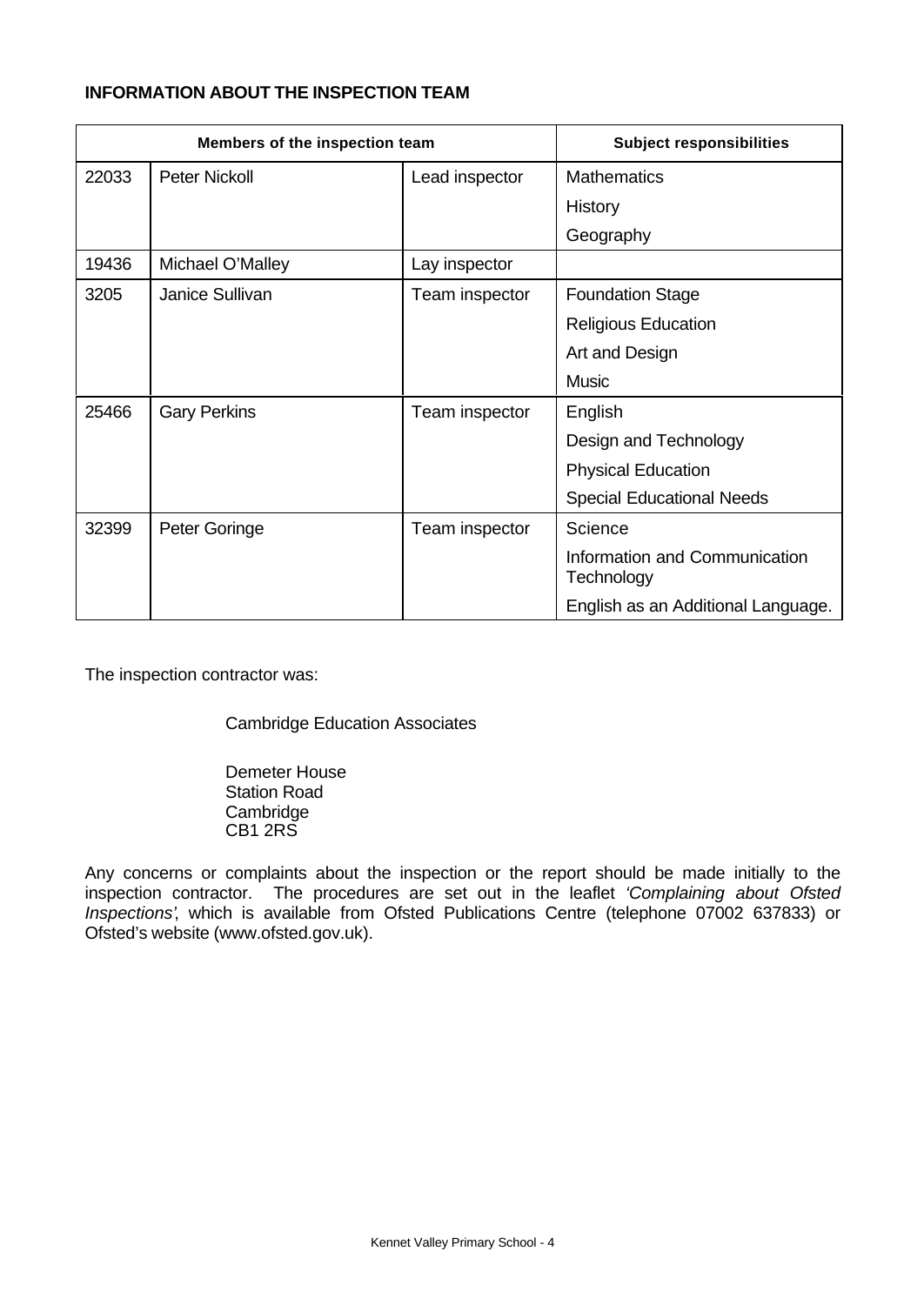# **REPORT CONTENTS**

|                                                                                                                                    | Page |
|------------------------------------------------------------------------------------------------------------------------------------|------|
| <b>PART A: SUMMARY OF THE REPORT</b>                                                                                               | 6    |
| <b>PART B: COMMENTARY ON THE MAIN INSPECTION FINDINGS</b>                                                                          |      |
| <b>STANDARDS ACHIEVED BY PUPILS</b>                                                                                                | 8    |
| Standards achieved in areas of learning, subjects and courses                                                                      |      |
| Pupils' attitudes, values and other personal qualities                                                                             |      |
| <b>QUALITY OF EDUCATION PROVIDED BY THE SCHOOL</b>                                                                                 | 12   |
| Teaching and learning<br>The curriculum<br>Care, guidance and support<br>Partnership with parents, other schools and the community |      |
| <b>LEADERSHIP AND MANAGEMENT</b>                                                                                                   | 18   |
| PART C: THE QUALITY OF EDUCATION IN AREAS OF LEARNING,<br><b>SUBJECTS AND COURSES</b>                                              | 21   |
| AREAS OF LEARNING IN THE FOUNDATION STAGE                                                                                          |      |
| <b>SUBJECTS IN KEY STAGES 1 and 2</b>                                                                                              |      |
| <b>PART D: SUMMARY OF THE MAIN INSPECTION JUDGEMENTS</b>                                                                           | 37   |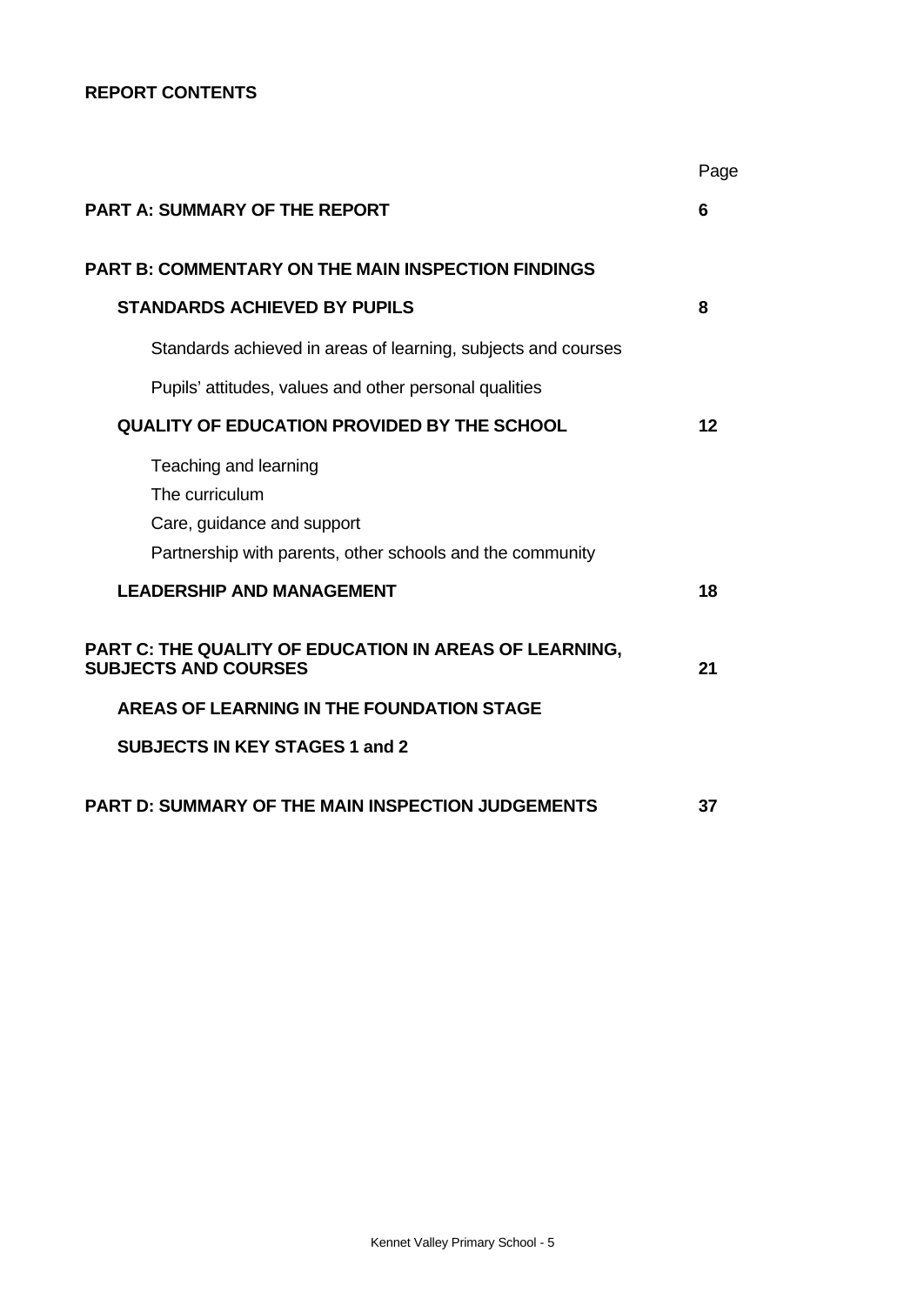# **PART A: SUMMARY OF THE REPORT**

# **OVERALL EVALUATION**

This is an improving school that has made many improvements under the strong leadership of the headteacher and governors. The school is ready for and committed to undertaking further improvements. Pupils with special educational needs achieve well. Pupils' achievement is good in English and mathematics in both key stages. They attain the standards expected for their age and stage in all subjects of the National Curriculum and religious education, except for information and communication technology in which standards attained by the oldest pupils are above those expected. Pupils' behaviour, both within the classrooms and outside the school, is very good. Pupils have positive attitudes both to learning and towards their school. Teaching overall is good; especially the teaching of literacy, numeracy, ICT and the Foundation Stage. There have been significant improvements to the curriculum provided for the pupils; as a result, the curriculum is now both broad and balanced. The support and guidance offered to pupils is very good and the pupils are well cared for. The leadership, governance and management of the school are good. **This is an effective school that provides good value for money.**

The school's main strengths and weaknesses are:

- The school is very inclusive. It cares and provides for all its pupils very well.
- The strong leadership of the headteacher and governors.
- The very good behaviour and positive attitudes of its pupils.
- The very good support and guidance that the school provides for its pupils
- The good curricular provision for pupils in the Foundation Stage.
- The good standards pupils achieve in information and communication technology.
- The good accommodation that the school provides.
- The good links with the community and other schools.
- Curriculum leadership in the non core subjects is as yet under developed.
- Assessment in the non core subjects is under developed.

**Improvement since the last inspection has been good.** All of the key issues have been addressed. Standards have improved in writing in Years 1 and 2 and in information and communication technology and religious education Years 3 - 6. The provision for the under fives has been significantly improved and it is now good.

| <b>Results in National</b><br>Curriculum tests at the end |      | similar schools |      |      |
|-----------------------------------------------------------|------|-----------------|------|------|
| of Year 6, compared with:                                 | 2000 | 2001            | 2002 | 2002 |
| English                                                   |      |                 |      | A*   |
| mathematics                                               |      |                 |      |      |
| science                                                   |      |                 |      |      |

# **STANDARDS ACHIEVED**

*Key: A - well above average; B – above average; C – average; D – below average; E – well below average Similar schools are those whose pupils attained similarly at the end of Year 2.*

**Achievement.** The achievement of all pupils, including those from minority ethnic groups and those with special educational needs, is **good.**

Pupils enter the school aged 4 with average levels of attainment. They demonstrate good standards of attainment and achieve well in personal and social and emotional development, communication, language and literacy development and physical development. Their attainment in mathematical development, knowledge and understanding of the world and creative development is sound. Pupils' achievement is satisfactory in these areas of development.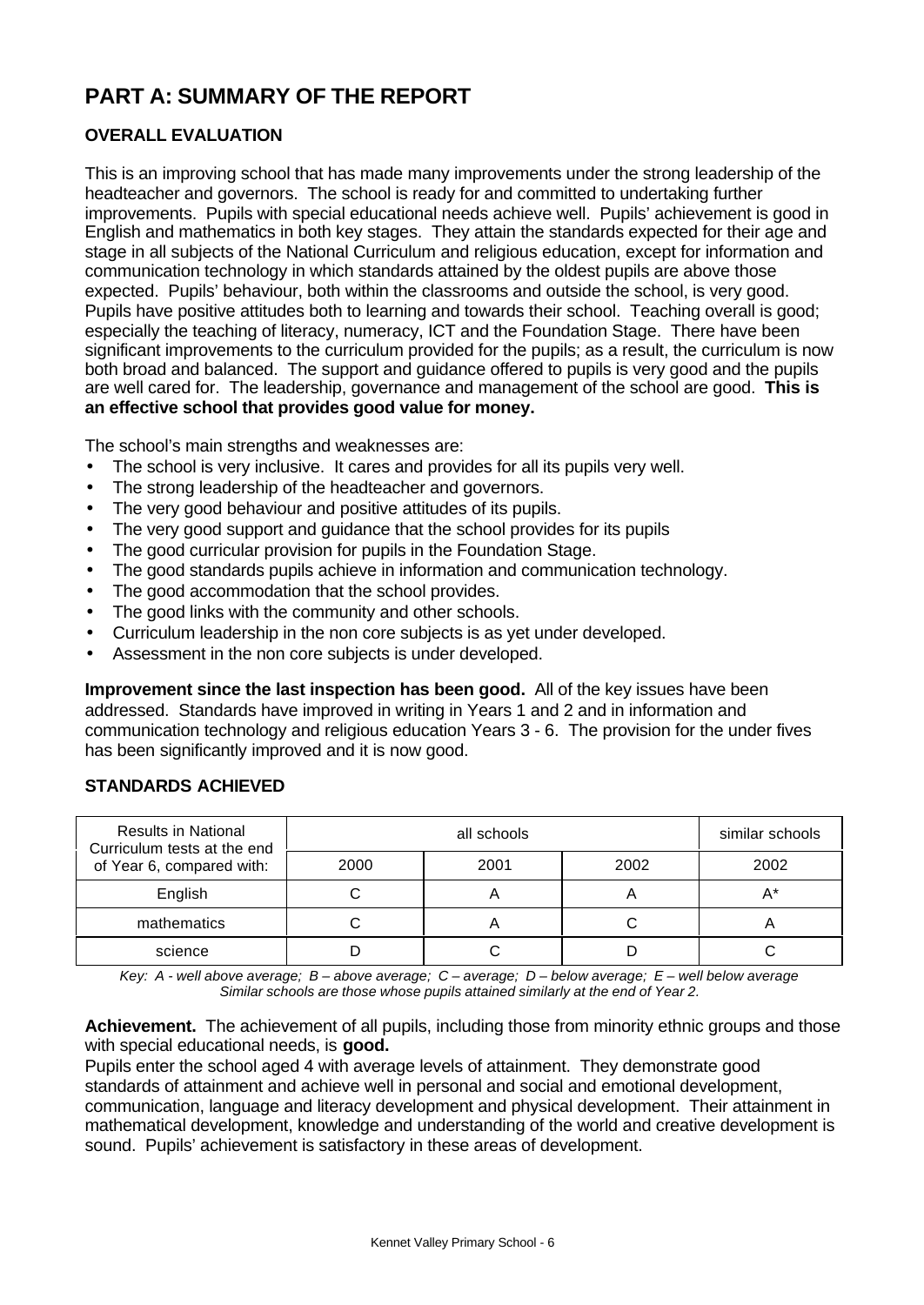Standards at seven were well below the national average in reading, writing and mathematics in 2002, but because of an initiative to raise standards, especially in writing, standards are now judged to be average in reading, writing and mathematics. Pupils' achievement in these subjects is **good.** Standards at eleven in 2002 were well above average in English, average in mathematics and below average in science when compared to all schools. Following analysis of pupils' work, the 2003 test scores and discussions with pupils, standards are judged to be average in English, mathematics and science. Nearly all pupils made very good progress through Key Stage 2 when compared to their Key Stage 1 test scores.

# **Pupils' personal qualities are good**. **Their spiritual, moral, social and cultural development is good with particular strengths in the way pupils respect and value each other.**

**Attitudes.** Pupils have positive attitudes to school. **Behaviour.** Behaviour in and around school is very good. **Attendance.** Attendance rates are close to national average and are therefore satisfactory.

# **QUALITY OF EDUCATION**

The quality of education provided by the school is **satisfactory** overall**.**

**Teaching.** On balance, the quality of teaching is **good.** It is rarely less than satisfactory; at times it is very good. Some very good teaching was observed in all parts of the school; however, the teaching of the youngest pupils was never less than good. The best teaching was of English and mathematics where the successful implementation of the National Strategies and the planning of work, closely matched to pupils' needs, had a positive impact upon pupils' learning. The teaching of the non-core subjects, including art and music, was satisfactory overall because the teaching did not always take sufficient account of the range of attainment within each class. The range of curricular opportunities provided by the school is satisfactory in Years 1 to 6. In the Foundation Stage it is good. Opportunities for enrichment through extra-curricular provision are good. The accommodation is of a good standard.

# **LEADERSHIP AND MANAGEMENT**

The headteacher and governors provide **strong leadership.** The school has a positive ethos of continuous improvement. Overall the school is **well managed.** The core subjects of English and mathematics are managed well but the school needs to continue to develop the role of the subject co-ordinator in order to improve the quality of teaching and raise standards in the foundation subjects. The governance of the school is **good**. The governors have a good understanding of the school's strengths and areas for improvement.

# **PARENTS' AND PUPILS' VIEWS OF THE SCHOOL**

Parents are happy with the school. They appreciate how well the school cares for their children and of the progress that their child makes. The pupils are positive about their school, they enjoy coming to school, they feel safe and secure, they like their teachers and appreciate the range of experiences that they are presented with.

# **IMPROVEMENTS NEEDED**

The most important things the school should do to improve further are:

- provide increased opportunities for the subject co-ordinators to lead and manage their subjects;
- extend the successful formative assessment strategies used in Years 5 and 6 in literacy to the rest of the school in order to ensure that work is better matched both to pupils' needs and interests;
- ensure that the teaching in science and non-core subjects takes sufficient account of the range of pupils' abilities; and
- ensure that there are sufficient opportunities for pupils to reflect upon both what they learned in lessons and what they need to do next in order to improve.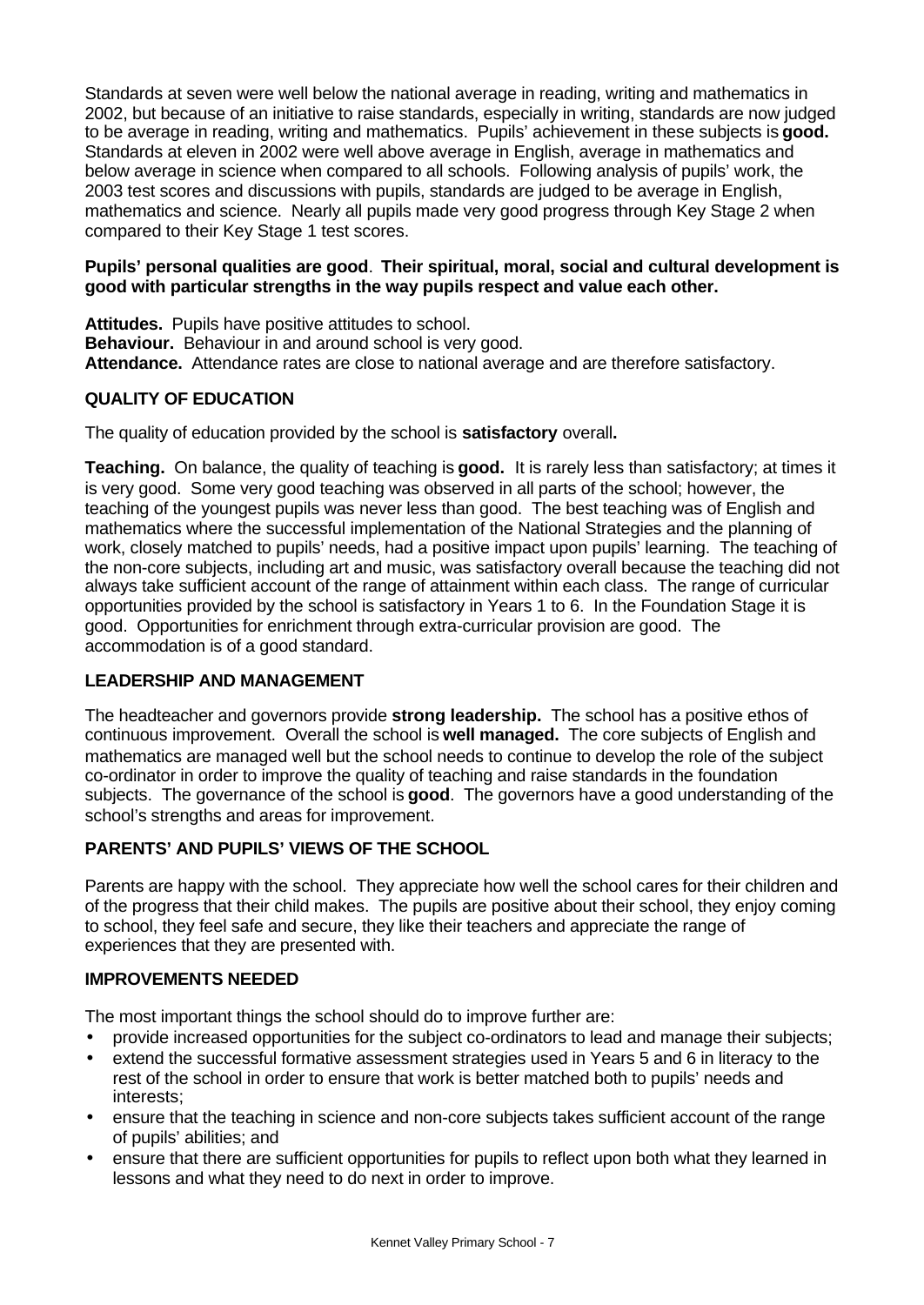# **PART B: COMMENTARY ON THE INSPECTION FINDINGS**

# **STANDARDS ACHIEVED BY PUPILS**

# **Standards achieved in areas of learning, subjects and courses**

Children enter the school at four years of age with a wide range of attainment. Baseline assessment indicates that attainment on entry for this cohort of children is at least satisfactory and often good; this is slightly better than in previous years. Children demonstrate good standards of attainment in personal, social and emotional development, communication, language and literacy, and physical development. Their attainment in mathematical development, knowledge and understanding of the world and creative development is sound. Children are on course to meet the Early Learning Goals by the end of the school year. Achievement at this early stage (of the school year) is good.

Standards in reading, writing and mathematics are improving and, by the age of seven, are average. In the national tests and tasks for seven year olds in 2002, pupils attained standards that were well below the national average in reading, writing and mathematics. Pupils' attainment in reading was below that in other similar schools whilst standards in writing and mathematics were well below. Provisional results for 2003 confirm the inspection team's judgements that standards are now average. However taking account of the pupils' progress throughout the key stage, achievement in Years 1 and 2 is good in reading, writing and mathematics.

Standards in science, information and communication technology, (ICT) and religious education are average. In art and design, geography, history and music, standards are as expected. No judgement can be made for standards in design and technology and physical education.

Standards for the oldest pupils are average in English, mathematics and science. In the 2002 national tests, standards were very high in English and well above average in mathematics when compared to similar schools. Standards have fluctuated in recent years, but the school has very good evidence to show that pupils are now making better-than-expected progress in English and mathematics and are achieving well.

Standards in ICT have improved significantly since the last inspection and are now above those usually expected for pupils of this age. Standards in religious education, music and geography have improved since the last inspection and are now as expected. Standards in history, art and design are average. No judgement can be made for standards in design and technology and physical education.

The achievement of pupils with special educational needs is good. There is no significant variation in the achievement of boys and girls. The achievement of pupils from multi-ethnic backgrounds is satisfactory and is similar to the achievement of pupils from across the school.

# **Main strengths and weaknesses**

- The youngest children demonstrate good standards of attainment in personal, social and emotional development, communication, language and literacy and physical development.
- The achievement of pupils in literacy in Year 1.
- Standards in ICT achieved by pupils aged  $7 11$ .
- Continued and significant improvements in the standards of writing by pupils aged 5-7.
- Improvements in standards in reading and mathematics in 2003 by pupils aged 5-7.
- The achievement of pupils with special educational needs.
- Standards of singing throughout the school.
- The achievement of pupils in the top set for mathematics in Years 3 and 4 is unsatisfactory as a result of unchallenging work.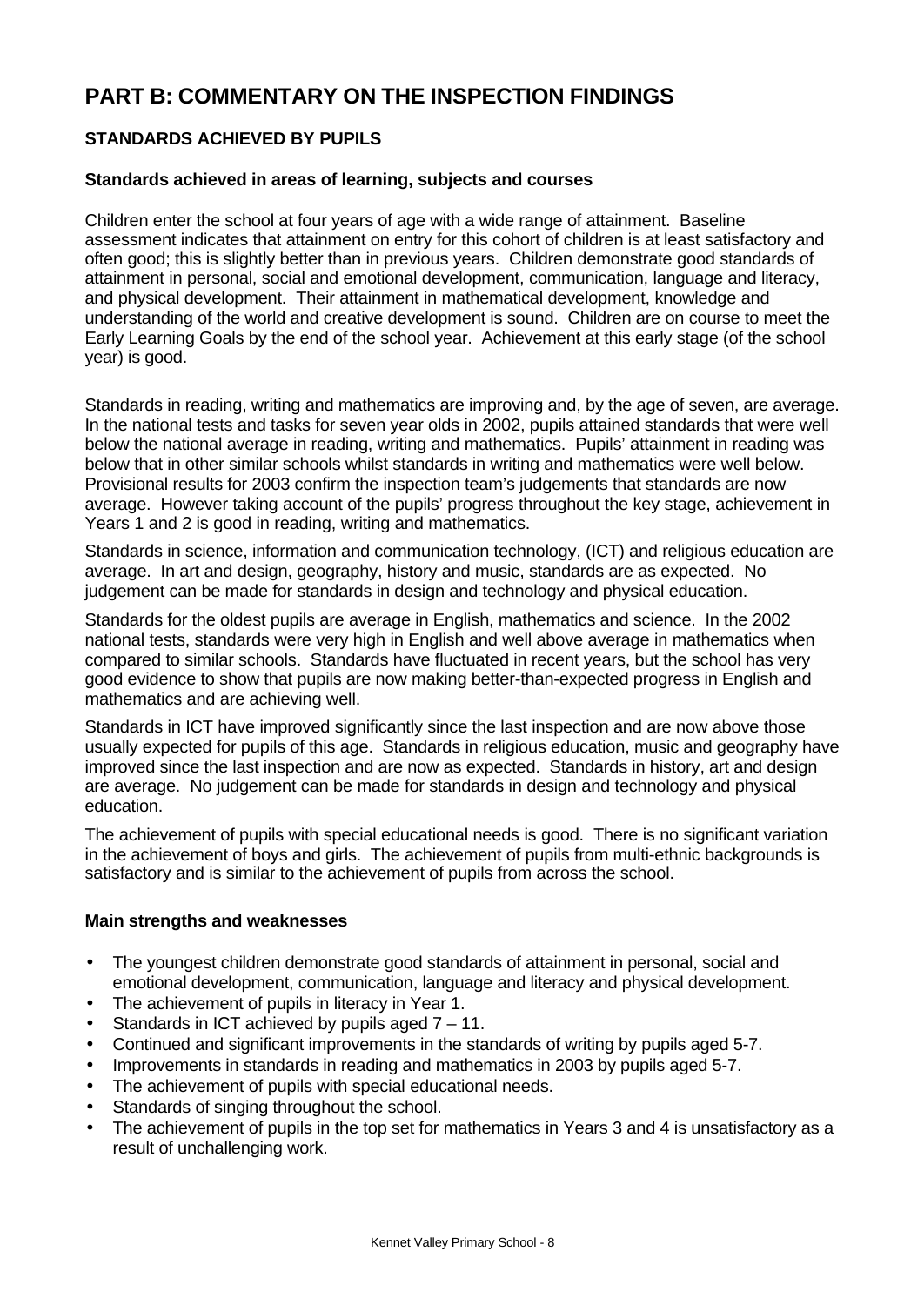# **Commentary**

| Standards in: | School results | <b>National results</b> |  |
|---------------|----------------|-------------------------|--|
| reading       | 14.1 (15.5)    | 15.8 (15.7)             |  |
| writing       | 12.1(11.4)     | 14.4 (14.3)             |  |
| mathematics   | 14.9 (14.8)    | 16.5 (16.2)             |  |

#### *Standards in national tests at the end of Year 2 – average point scores in 2002*

*There were 34 pupils in the year group. Figures in brackets are for the previous year*

- 1. In the national tests in 2002, standards in reading had fallen from the previous year; and they were below average when compared to all schools and average when compared with similar schools, that is those schools that have a similar proportion of pupils entitled to free school meals. The proportion of pupils achieving the higher Level 3 was well below all schools and below those of similar schools. Provisional figures for 2003 show a significant improvement in the proportion of pupils achieving the higher Level 3.
- 2. In writing, despite a significant improvement upon the previous year, standards were well below those of all schools and similar schools. In 2003, however, the school again made improvement, particularly in the proportion of pupils who achieved the Level 2B grade. In 2002, standards in mathematics were well below all and similar schools; however, in 2003 standards improved remarkably with a very significant increase in the proportion of pupils achieving the higher Level 3.
- 3. Standards in the core subjects continue to improve. This is as a result of well-planned school improvement initiatives aimed at raising standards. These initiatives have been well managed by the subject co-ordinators. The achievement of pupils in literacy and numeracy is satisfactory because of effective identification of their needs and well-planned programmes of work. The achievement of pupils with special educational needs is good.

| Standards in: | School results | National results |  |
|---------------|----------------|------------------|--|
| English       | 29 (29.5)      | 27(27)           |  |
| mathematics   | 27.1 (28.9 )   | 26.7 (26.6)      |  |
| science       | 27.7 (28.7)    | 28.3 (28.3)      |  |

#### *Standards in national tests at the end of Year 6 – average point scores in 2002*

*There were 47 pupils in the year group. Figures in brackets are for the previous year*

4. In 2002, standards in English were well above the national average and very high when compared with similar schools. Standards in mathematics were close to the national average when compared to all schools and well above average when compared with similar schools. In science, standards were below average compared with all schools and average when compared to similar schools. Provisional results for 2003 indicate that standards in English and mathematics will not be as high as 2002. However, the school has very good evidence to show that all pupils made at least satisfactory progress and achieved the standards that they were capable of in English and in mathematics. As a result, the school achieved the targets it set for itself and has set appropriately challenging targets for 2004. Standards have fluctuated over the last few years but standards in English, mathematics and science have improved since the last inspection in 1999.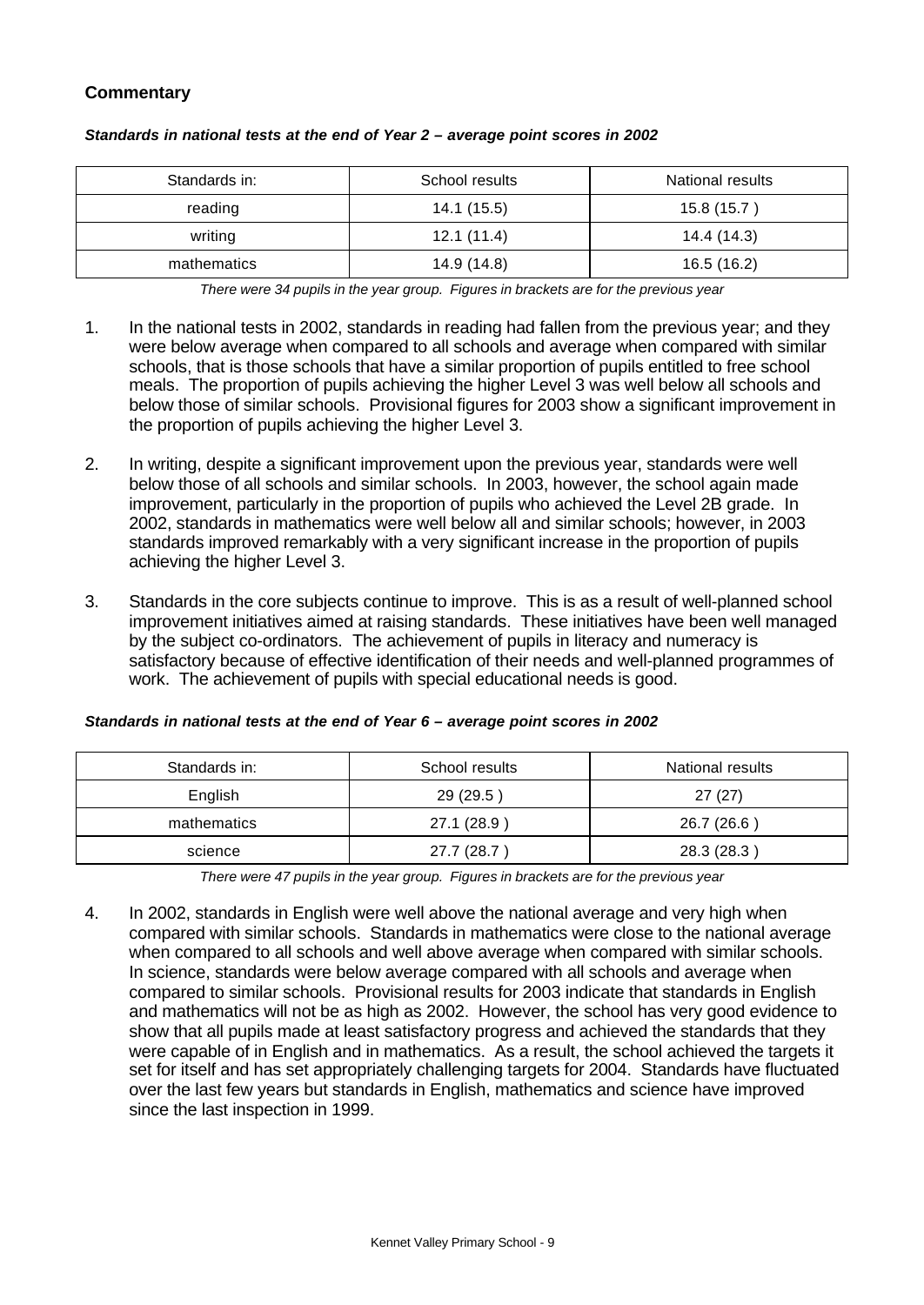- 5. Effective implementation of the National Literacy Strategy and the National Numeracy Strategy has improved both the quality of planning and the quality of teaching for English and mathematics. English and mathematics are well led by knowledgeable and effective subject leaders who have a good understanding of the strengths and areas for improvement within their subject. This is having a positive impact on the standards achieved by all pupils. The school sets for English and mathematics for pupils within Key Stage 2. This grouping by prior attainment allows teachers to plan and provide for the needs of all pupils appropriately. This works very effectively in Years 5 and 6 where the teaching of literacy and numeracy was well matched to the needs of all pupils. In Years 3 and 4 the teaching was well matched to the needs of the SEN, the more and less able pupils, but the work provided for the pupils in the average set was not sufficiently well matched to their needs.
- 6. Standards in ICT have improved significantly since the last inspection when standards by the age of 11 were judged to be unsatisfactory. Standards are now good. The provision of a room dedicated to ICT, greatly enhanced hardware and software as well as effective teaching and leadership and management have brought about these raised standards. Standards in religious education have also improved since the last inspection and are now satisfactory. Effective implementation of the Agreed Syllabus and carefully planned lessons have resulted in pupils having a sound knowledge of religious festivals and ideas. Standards have also improved in geography and in music where the quality of the pupils' singing is especially good.
- 7. The achievement of pupils with special educational needs is good; they make good progress towards the targets set for them in their Individual Education Plans (IEPs). This achievement is reflected in the overall standards attained, especially in the core subjects of English, mathematics and science. This is closely linked to the good quality support which is provided in the school. The achievement of pupils from the minority ethnic groups is satisfactory. The school tracks the achievement of all its pupils and, as a result, is able to provide appropriately for their individual needs. Individual targets are set both for literacy and numeracy. Also, all pupils set personal targets for themselves.

# **PUPILS' ATTITUDES, VALUES AND OTHER PERSONAL QUALITIES**

**Attendance.** Attendance figures for the school are in line with the national average**.**

#### *Attendance in the latest complete reporting year (%)*

| Authorised absence |      |  | Unauthorised absence |     |  |
|--------------------|------|--|----------------------|-----|--|
| School data        | 94.1 |  | School data<br>0.5   |     |  |
| National data      | 94.1 |  | National data        | 0.5 |  |

*The table gives the percentage of half days (sessions) missed through absence for the latest complete reporting year.*

8. Pupils' attitudes to their learning are at least good across the school; in the Foundation Stage they are very good since, even at this early point in the year, many reception children are already demonstrating achievement within the Early Learning Goals for personal, social and emotional development. Behaviour in all year groups is consistently good.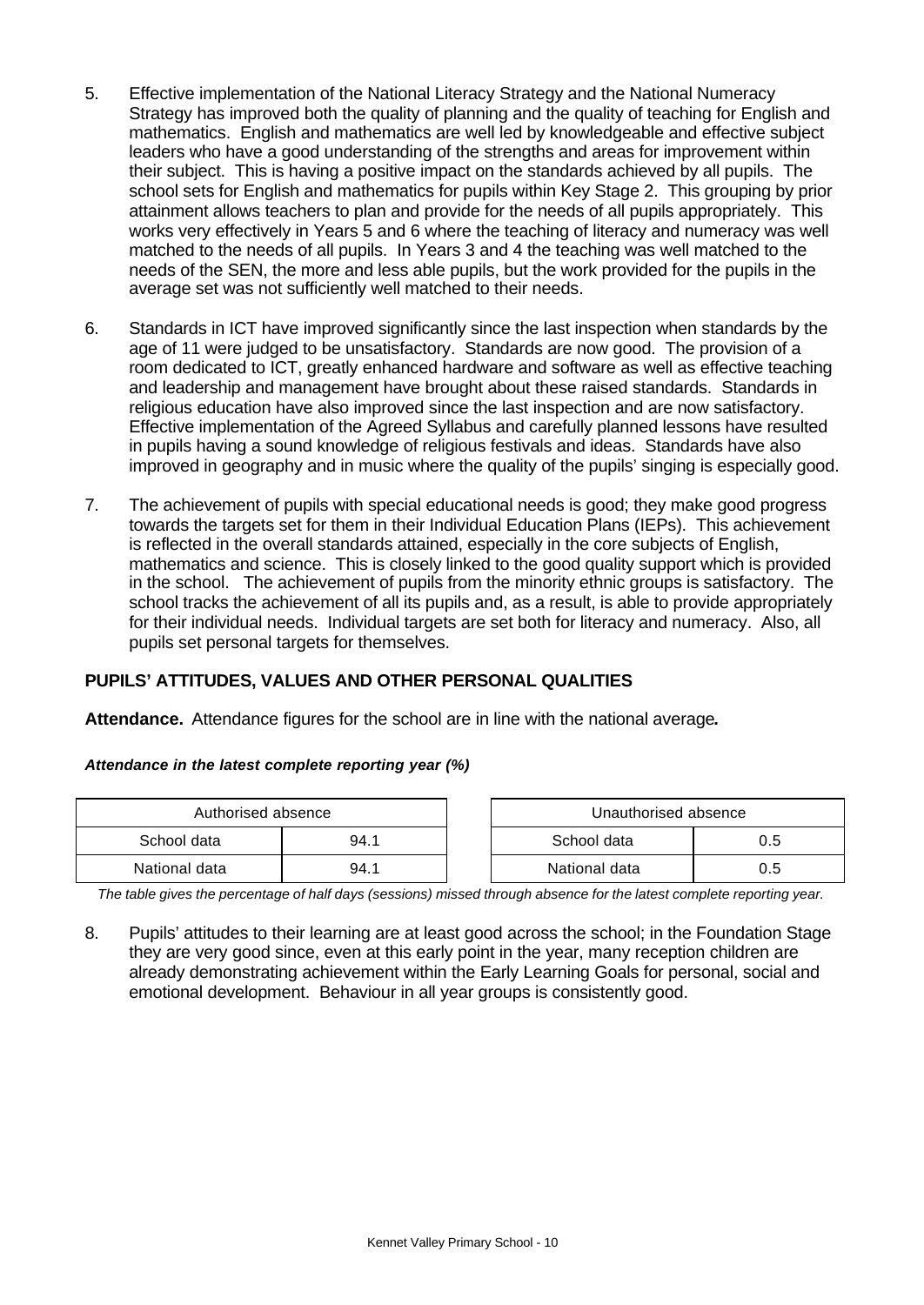# **Exclusions**

There were no exclusions during the year prior to the inspection.

# *Ethnic background of pupils Exclusions in the last school year*

| Categories used in the Annual School Census | No of pupils<br>on roll | Number of<br>fixed period<br>exclusions | Numb<br>perma<br>exclus |
|---------------------------------------------|-------------------------|-----------------------------------------|-------------------------|
| White – British                             | 182                     | 0                                       | 0                       |
| White – any other White background          | 3                       | $\Omega$                                | 0                       |
| Mixed - White and Black Caribbean           | 6                       | 0                                       | 0                       |
| Mixed – White and Black African             | 2                       | $\Omega$                                | $\Omega$                |
| Mixed – White and Asian                     | 5                       | 0                                       | 0                       |
| Mixed - any other mixed background          | 4                       | $\Omega$                                | 0                       |
| Asian or Asian British - Indian             | 3                       | 0                                       | 0                       |
| Asian or Asian British - Pakistani          | 5                       | 0                                       | 0                       |
| Asian or Asian British - Bangladeshi        | 9                       | 0                                       | 0                       |
| Black or Black British - Caribbean          | 2                       | $\Omega$                                | $\Omega$                |
| Black or Black British - African            | 4                       | 0                                       | 0                       |
| Chinese                                     | 1                       | $\Omega$                                | $\Omega$                |
| Any other ethnic group                      | 1                       | 0                                       | 0                       |
|                                             |                         |                                         |                         |

| of pupils<br>on roll | Number of<br>fixed period<br>exclusions | Number of<br>permanent<br>exclusions |
|----------------------|-----------------------------------------|--------------------------------------|
| 182                  | 0                                       | 0                                    |
| 3                    | 0                                       | 0                                    |
| 6                    | 0                                       | 0                                    |
| $\overline{2}$       | 0                                       | 0                                    |
| 5                    | 0                                       | 0                                    |
| 4                    | 0                                       | 0                                    |
| 3                    | 0                                       | 0                                    |
| 5                    | 0                                       | 0                                    |
| 9                    | 0                                       | 0                                    |
| 2                    | 0                                       | 0                                    |
| 4                    | 0                                       | 0                                    |
| 1                    | 0                                       | 0                                    |
| 1                    | 0                                       | 0                                    |

Pupils' personal development is good; they are developing well their personal confidence and readily accept responsibility for themselves and their learning environment. In lessons and around the school they work and play together harmoniously and mostly demonstrate very good moral and social skills. Their spiritual development is sound and they are developing a good awareness of their own and other cultures.

# **Main strengths and weaknesses**

- Most pupils like being at school and believe that they find out new things in lessons. They demonstrate high levels of involvement in their tasks, and their work is usually well presented, with care and attention to detail.
- Teachers and pupils set individual learning targets for academic and social achievements. These are regularly discussed with the pupils themselves and shared with parents. This promotes shared responsibilities for learning and helps to encourage good progress. Pupils are well aware of their learning targets and know what they must do to improve.
- Most pupils find class teachers helpful, trusting and supportive, not just in lessons but with personal issues, concerns, interests and ideas.
- Pupils are eager to please the adults with whom they work; older pupils often take responsibility for younger pupils and routinely have duties to perform around the school and, occasionally, also within the local community, for example visiting the elderly.
- Parents overwhelmingly believe that staff encourage their children to become mature and independent and that their children are expected to work hard.
- Most children find other children friendly, and incidences of bullying are rare; where they do occur application of the school's anti-bullying policy ensures that they are dealt with promptly and effectively.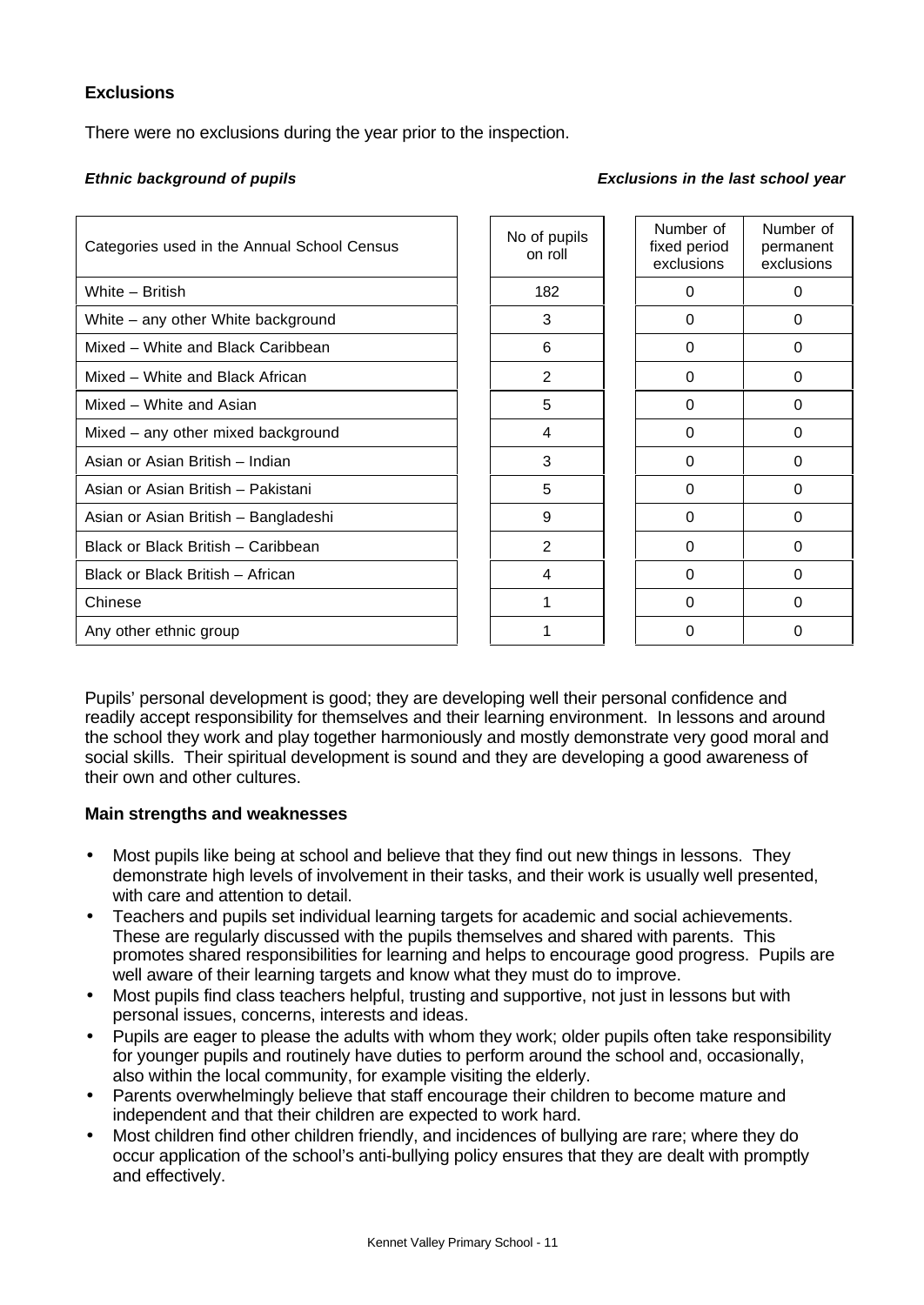- In lessons, pupils' behaviour is mostly very good; the adults with whom they work provide good role models. In classrooms and around the school, pupils are polite and courteous to adults and other children. They work and play well together and demonstrate care and respect for the needs and interests of others.
- A highly effective personal, social, health and moral education (PSHME) programme helps to promote the good moral standards and social relationships evident throughout the school. The school has recently received a "Healthy Schools Bronze Award" for its work in this area.
- Throughout the school and across the curriculum, pupils are encouraged to respect the feelings, values and beliefs of others. The school promotes a very strong sense of belonging and of community for all pupils. Multi-cultural appreciation is integrated well across the curriculum, and pupils have a good knowledge of their own and others' religious and cultural traditions, including art and music.
- There are no significant weaknesses.

# **Commentary**

9. Most pupils enjoy school and this supports sound attendance and good punctuality. The school has appropriate procedures in place to promote good attendance, and unauthorised absence is broadly in line with the national average. The school works hard to develop a learning culture and this is reflected in the positive work ethos evident in most lessons and helps to promote achievement. Pupils work with commitment at their tasks and show pride in their achievements. A clear behaviour policy and system of rewards support positive behaviour management strategies that are reinforced by all staff throughout the school. Pupils know what is expected of them and even some of the youngest pupils are beginning to demonstrate good self-control and self-discipline. In these circumstances pupils develop well their confidence, independence and self-esteem. Very good moral and social development is promoted by a well-structured PSHME (Personal, Social, Health and Moral Education) programme of work and by positive relationships throughout the school. Cultural awareness is appropriately integrated into subjects such as religious education and geography and pupils have developed well an understanding of their own and other minority ethnic cultures within the United Kingdom. Pupils' spiritual development is sound, although more could be done in lessons and as homework to encourage the older pupils to develop their own interests and enthusiasms through independent study, investigations and research about the wider world around them.

# **QUALITY OF EDUCATION PROVIDED BY THE SCHOOL**

The quality of education provided is satisfactory overall. On balance, teaching across the school is good, with particular strengths in the teaching of the youngest pupils, those in Year 1 and in a Years 3 and 4 class. The teaching of mathematics is usually good. The curriculum that the school provides for the pupils from Year 1 to Year 6 is satisfactory. The provision for pupils in the Foundation Stage is good. The accommodation provided is good and allows for all subjects of the curriculum to be taught.

# **Teaching and learning**

| Excellent | Very good | Good        | Satisfactory    | Unsatisfactory | Poor     | Very Poor |
|-----------|-----------|-------------|-----------------|----------------|----------|-----------|
| $(0\% )$  | (17%)     | (42%)<br>20 | $(40\% )$<br>19 | $(2\% )$       | $(0\% )$ | $(0\% )$  |

#### *Summary of teaching observed during the inspection in 48 lessons*

*The table gives the number of lessons observed in each of the seven categories used to make judgements about lessons; figures in brackets show percentages where 30 or more lessons are seen.*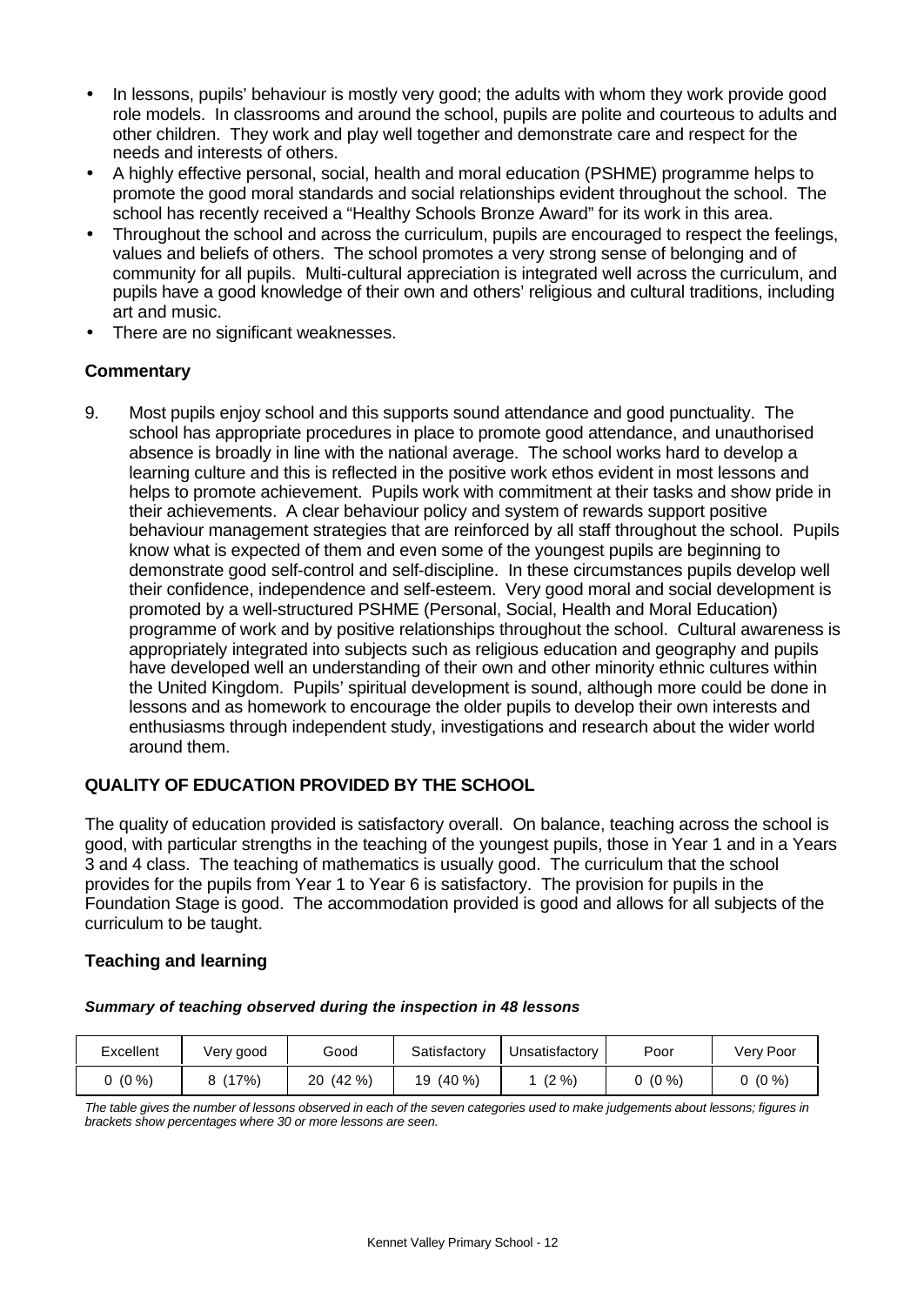# **How effective are teaching and learning?**

- 10. Overall, the quality of teaching and learning throughout the school is good. There are significant strengths in the teaching of literacy, numeracy and ICT and, as a result, pupils' learning in these subjects is good. This accounts for the good achievement through Key Stage 2 especially in these core subjects. However, the quality of teaching in the non-core subjects is usually satisfactory. Teaching and learning within the Foundation Stage is good overall. The teaching of communication, language and literacy, mathematical development, knowledge and understanding of the world and physical education is good. The teaching and learning within the children's personal, social and emotional development is very good whilst the teaching and learning within creative development is sound.
- 11. The proportion of teaching which is good or better has improved significantly since the last inspection. Where homework is used effectively, notably in science in Years 1, 5 and 6, it extends pupils' learning considerably. This is not consistent throughout the school.
- 12. There are strengths within both teaching and learning, but also some weaknesses. Within lessons observed and in workbooks most pupils make at least satisfactory progress. Teachers have a secure understanding of the curriculum and the teaching of key skills, most notably within the core subjects of English, mathematics and ICT. Effective implementation of National Strategies and significant professional development for ICT has resulted in this good teaching. Teachers' planning reflects a clear understanding and ensures adequate continuity across and between year groups and key stages. Teachers explain new ideas in a way that makes sense to pupils, and answer their questions accurately. They make good use of resources which are selected correctly as being appropriate for the learning needs of pupils. In literacy, numeracy and ICT, pupils learn well. They develop their understanding of new ideas at a good rate which enables them to maintain good progress in their learning. Pupils are expected to develop good work habits. They concentrate well and most pupils work to their full capacity.
- 13. Learning objectives within lessons are usually clear and understood by pupils. Teachers explain them clearly and in the best examples, such as a class in Years 3 and 4 and another in Years 5 and 6. They also explain to pupils what they need to do in order to meet the objectives successfully.

# **Main strengths and weaknesses**

- Clear, detailed and logical planning which helps teachers to link past, present and future teaching and learning effectively, especially in literacy, numeracy and ICT.
- The support offered to teachers by teaching assistants, and the close liaison between them, which has a positive impact upon pupils' learning.
- The management of behaviour is a clear strength. Pupils are encouraged and motivated by sensitive methods of positive behaviour management and respond by behaving well.
- Teaching and learning of pupils with special educational needs is good.
- Teachers use appropriate resources successfully in order to explain and illuminate the activities which they expect pupils to undertake.
- There are good examples of teaching strategies which cater for different learning styles. These examples were particularly good in Years 1, 5 and 6 literacy lessons.
- There are good opportunities for pupils to apply skills and knowledge in English and literacy across the curriculum, especially in the humanities.
- The quality of relationships between teachers and pupils is very good. There is mutual respect throughout the school, and praise is used well to motivate and inspire pupils.
- The use of formative assessment procedures in Years 5 and 6 literacy is having a positive effect upon pupils' learning and helps them to understand what they should do next to improve further.
- Procedures for summative assessment and the analysis of data are very good.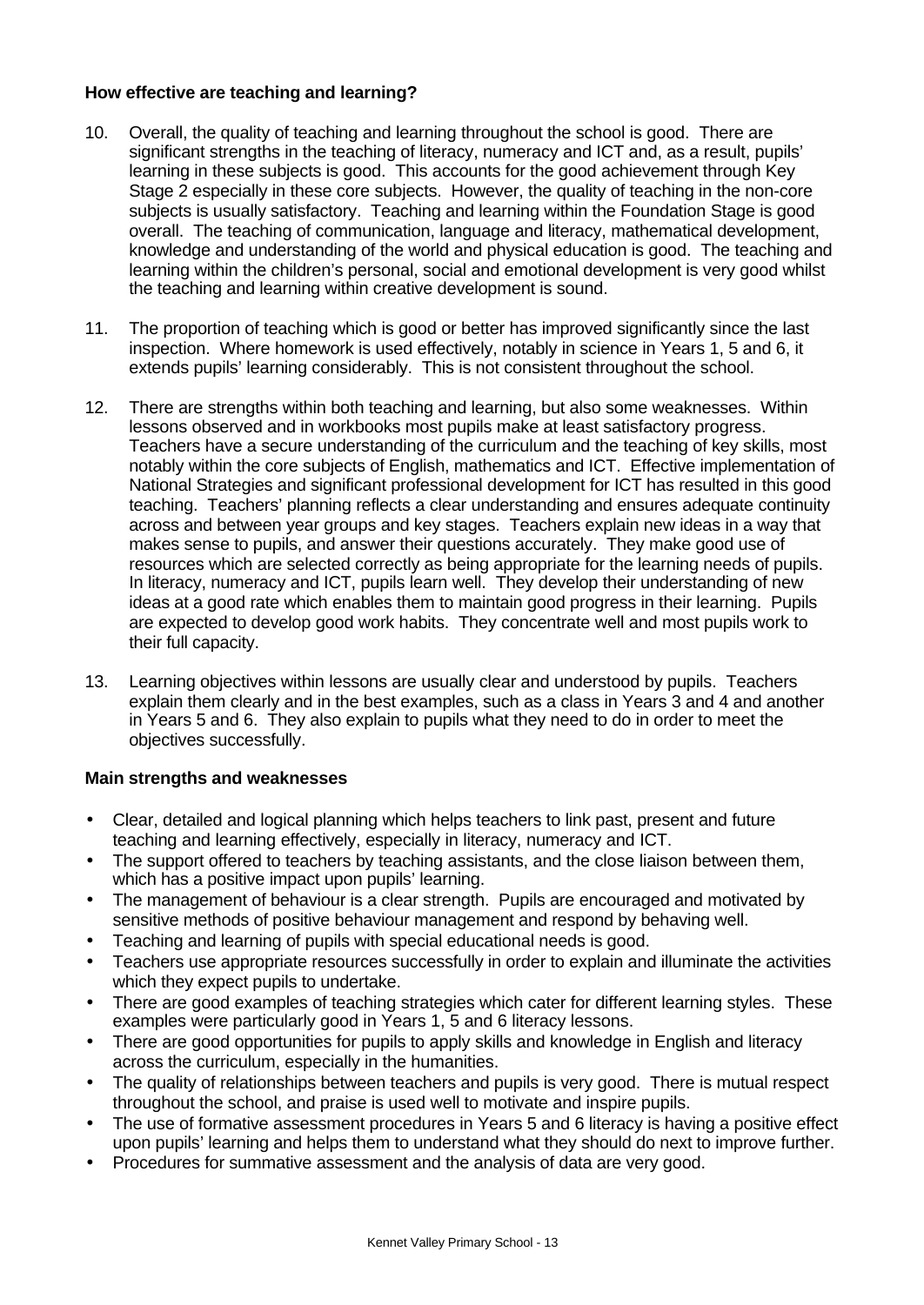- The use of imaginative homework tasks to extend learning in some classes.
- Although there are good examples of pupils being actively engaged in their learning and having opportunities to explore tasks independently, this does not happen with sufficient frequency. Too often, pupils are passive learners for too long.
- In the non-core subjects there are too few examples of effective differentiation which enables all pupils, but especially the most able, to work at a level which is appropriately challenging for them.
- The imbalance of time within lessons often leads to pupils having insufficient time to work independently or collaboratively. The introduction to lessons are sometimes too long.
- There are too few opportunities for pupils to review their learning during plenary sessions, either at the end of a lesson or at times throughout a lesson.
- Teaching sometimes lacks pace, especially during introduction/exposition, which then has an effect upon overall use of time.
- There is insufficient use of formative marking techniques to accurately reflect the learning needs of pupils, other than in Years 5 and 6 literacy.

# **Commentary**

- 14. Where teaching and learning are at their best, for example in Year 1 literacy, a Years 3 and 4 science lesson, and a Years 5 and 6 ICT lesson, teachers have a very good command of the subject and design activities which are highly appropriate for all pupils in enabling them to make good progress in their understanding. Tasks are based upon a clear and high-quality use of formative assessment of prior learning. Relationships within these lessons are very positive and constructive, based upon mutual respect, and behaviour management is of a very high quality. Pupils are enabled to become actively involved in their learning and there is provision for a variety of learning styles within the activities. Pupils with special educational needs are catered for very well. Appropriate targets are set within their Individual Education Plans, and support structures provide for effective learning to take place. Pupils from minority ethnic groups make equally good progress as those from all other groups within the school.
- 15. Where teaching and learning are less effective, for example in a Years 3 and 4 numeracy group, the learning objectives are pitched at too low a level for the majority of pupils, and especially the more able learners. In addition, pupils are not enabled to work independently enough to became actively involved in their learning because teachers' expositions last too long and the pace of learning is too slow.
- 16. In too many lessons throughout both key stages there is insufficient opportunity for pupils to review their learning and thus enhance their understanding of themselves as learners and what they need to do next to improve further. There are good examples of this occurring in Years 5 and 6 especially, where formative assessment through focused marking is proving to be very successful in helping pupils to improve further. This positive practice would be beneficial to all pupils throughout both key stages and is a good model which could be shared further. The school has appropriate plans to do so and this is a positive development.

# **HOW WELL DOES THE CURRICULUM MEET PUPILS' NEEDS?**

The range of curricular opportunities provided by the school is satisfactory in Years 1 to 6. In the Foundation Stage it is good. Opportunities for enrichment through extra-curricular provision are good. The school benefits from well-qualified and experienced staff. The accommodation is of a good standard and resources for teaching and learning meet the needs of the pupils and the curriculum well.

# **Main strengths and weaknesses**

- The school places a strong emphasis on developing the skills of literacy and numeracy.
- Children's learning needs are well catered for in the Foundation Stage.
- The school provides very well for pupils who have special educational needs.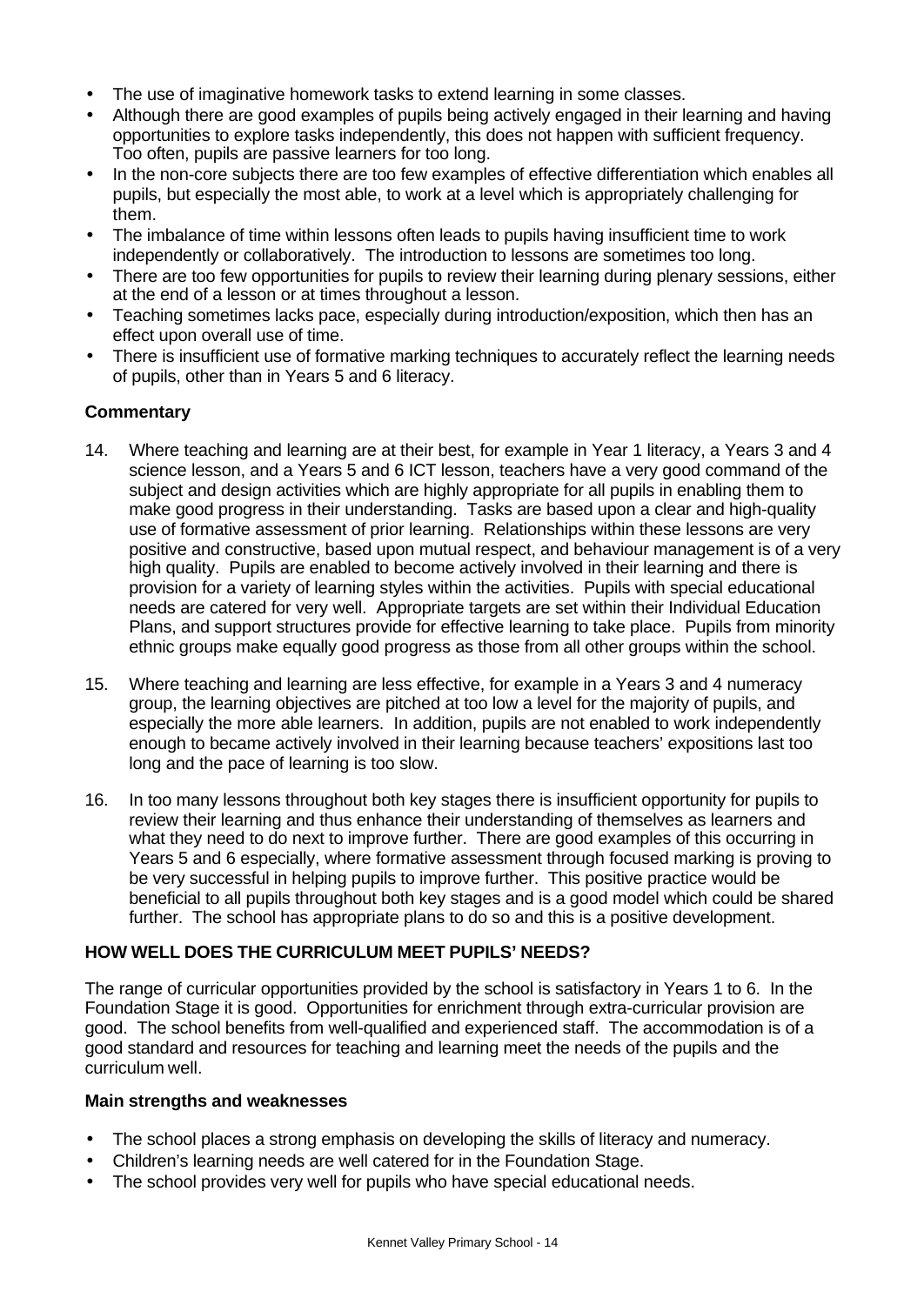- There is a very effective programme for personal, social, health and moral education, which includes sex education and the misuse of drugs.
- The oldest pupils are prepared well for transfer to secondary education.
- The school strongly promotes participation in sport and other activities outside the school day.
- Teachers and support staff work well together to meet the needs of pupils.
- The school has invested heavily in resources, particularly in information and communication technology (ICT).
- Curriculum planning is not always flexible enough to allow pupils to experience a rich and relevant curriculum that takes sufficient account of their own interests.
- In some subjects the needs of the most able pupils are not always well provided for.

- 17. Since the last inspection, the school has devoted a great deal of effort towards improving provision in literacy and numeracy and this has paid off in raised standards. In the Foundation Stage, there is a good balance between group activities led by the teacher and support staff and opportunities for learning through play.
- 18. Whilst the curriculum is carefully and thoroughly planned to meet all statutory requirements, there is sometimes an overemphasis on factual knowledge and the learning of techniques, with insufficient attention being given to pupils pursuing their own interests and deeper understanding. For example, in art the focus tends to be on the end product at the expense of encouraging pupils to develop their own artistic style. In religious education, pupils gain a sound knowledge of religious traditions and stories but have too little opportunity to reflect on their own beliefs. The application of ICT skills within other subjects is well developed. However, planning does not always capitalise on the links between other subjects to ensure that the curriculum is relevant and interesting for the pupils.
- 19. Pupils with special educational needs benefit from well-organised programmes that are delivered skilfully. However, apart from literacy and numeracy, where pupils in Years 3 to 6 work in ability sets, little is done to ensure that the curriculum is differentiated to meet the range of needs of all pupils. As a result, more able pupils are sometimes not challenged to achieve their full potential.
- 20. The well-structured programme for personal and social education has a direct impact on improving pupils' attitudes and behaviour. For example, pupils in Years 5 and 6 engaged in a lively discussion on how all of their actions and decisions have consequences, using very good vocabulary to describe their feelings and emotions. Careful planning of liaison activities means that pupils look forward to the transfer to secondary education with confidence.
- 21. There are plenty of opportunities to represent the school in sporting and musical events, and pupils speak enthusiastically of the range of extra-curricular "clubs". Appropriate educational visits support learning, including a visit to a steam museum and a village study. The oldest pupils enjoy a residential trip to an activity centre.
- 22. There is considerable expertise within the staff team, including a leading practitioner in literacy, as well as a generous provision of support staff, many of whom have significant skills in developing pupils' understanding. Accommodation is spacious, including large play areas for team games and safe indoor and outdoor spaces for the youngest children. This, along with suitable resources for all subjects and particularly good equipment for ICT, has a positive impact on learning.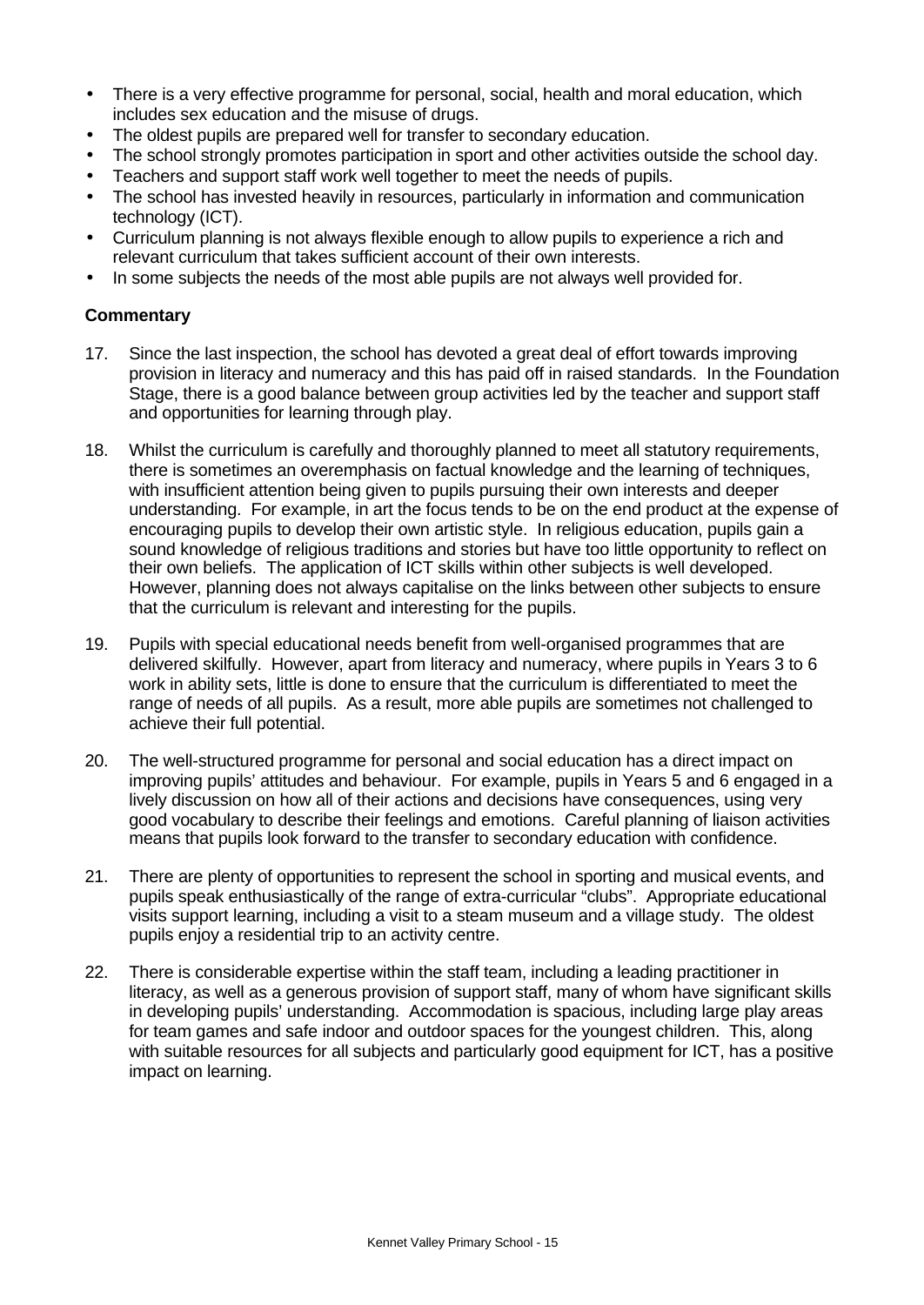# **HOW WELL ARE PUPILS CARED FOR, GUIDED AND SUPPORTED?**

The school ensures the care, welfare, health and safety of pupils well and provision is good. Provision for supporting them, providing advice and guidance based upon the monitoring of their achievements and personal development is very good and is a strength of the school. The extent to which pupils are involved through having their views sought, valued and acted upon is satisfactory. Minority ethnic pupils receive very good care, guidance and support, as do all pupils.

### **Main strengths and weaknesses**

- The quality of relationships within and throughout the school is very good. Pupils feel happy, safe and secure. They understand very well procedures for ensuring that this continues to be the case.
- Pupils' access to staff if they feel in need of guidance or support is very good and they value this highly. Care and guidance offered at lunchtimes is very good.
- The arrangements for the induction of pupils new to the school are very good, especially in the Foundation Stage, but also for those pupils who arrive at the school at times other than the usual starting date.
- Procedures for child protection are good and are reviewed annually.
- Arrangements and procedures to ensure the successful inclusion of all pupils are successful
- Provision for pupils with special educational needs is very good
- There are no significant weaknesses in this aspect of the school's provision.

- 23. The high quality of care offered to pupils is evident in all of the relationships present within the school community. Adults show a high level of respect and care for pupils, and this is reciprocated. Teachers and other staff understand the needs of pupils and ensure that these are met, especially in relation to pupils with special educational needs and those who require additional monitoring for social or personal reasons. The same is true for pupils from minority ethnic backgrounds. Systematic and rigorous monitoring of summative assessment data ensures that teachers track pupils' progress and personal development. There are effective practices for ensuring that staff know pupils before they start school and are able to support them throughout their time at the school. There is a carefully designed programme to help pupils as they transfer to secondary school, and the relationship between the school and its local secondary schools is mutually supportive. The secondary school reports that pupils from the school are well prepared for this transition. Parents' views are sought and retained following the issue of useful and informative annual reports of pupils' progress. Pupils are confident and self-assured by the time that they leave the school. They have regular opportunities for their voice to be heard in the circle time sessions of PSHME lessons. They are not totally aware, though, that their views are taken by teachers and acted upon in the way that a school council, for example, might allow them to. The care, guidance and support offered to pupils at lunchtime, is very good. Staff are proactive in enabling pupils to play constructive games and teaching them how to do so. The quality of resources available for pupils at lunchtimes are very good. Child protection procedures are understood and reviewed annually.
- 24. The school's monitoring of health and safety issues is very good and staff and governors have taken appropriate action whenever there has been a need to do so. The buildings and grounds are well cared for and maintained, ensuring that the school is a welcoming, safe and stimulating environment for learning to take place. The school provides a welcoming environment for the popular after school club which pupils are happy to attend.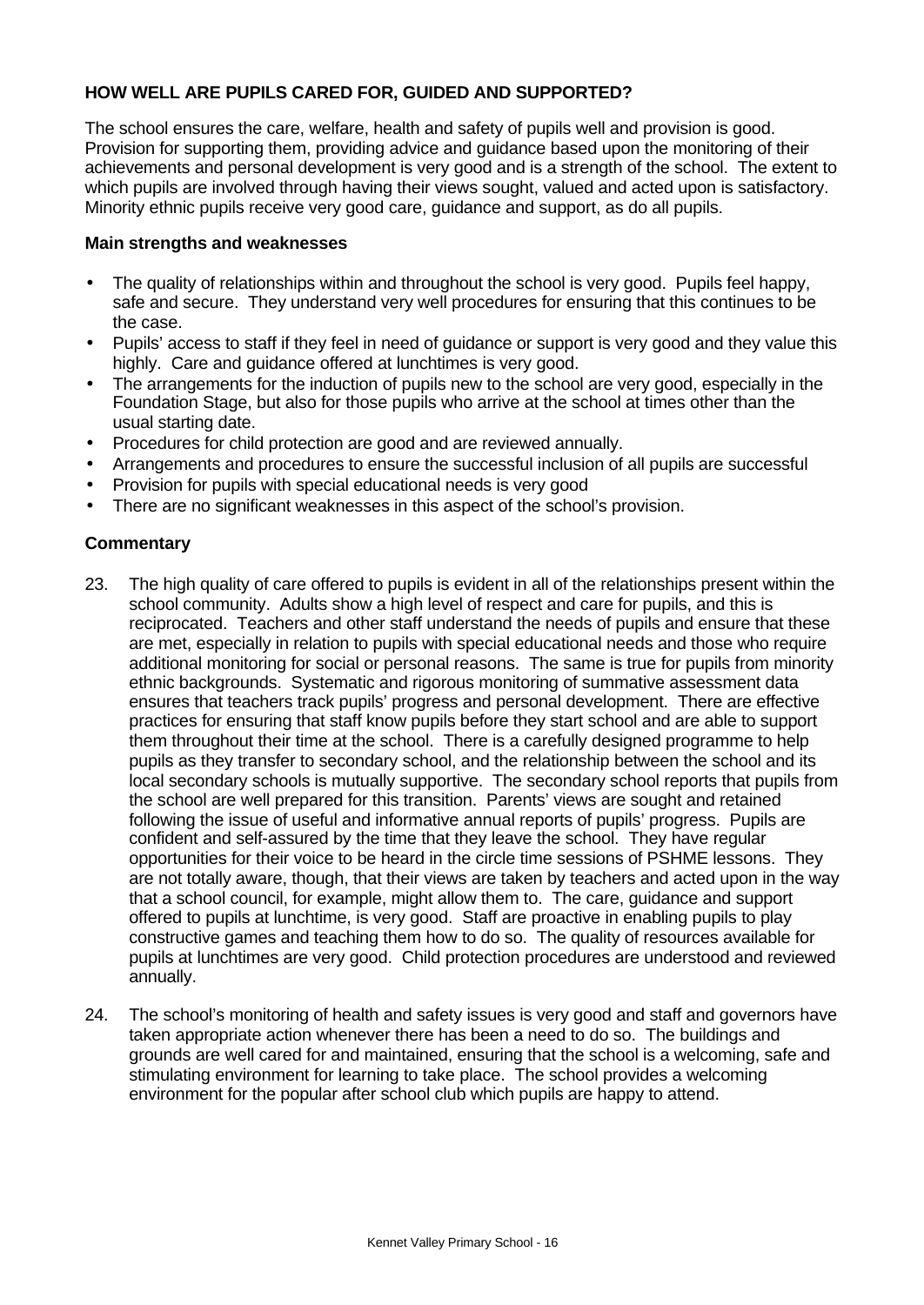# **PARTNERSHIP WITH PARENTS, OTHER SCHOOLS AND THE COMMUNITY**

The school satisfactorily promotes parental involvement in their children's learning and schooling. Good relationships are established with the local community and with other local schools, especially local charities, local industry and the school's main feeder pre-school and secondary school. An after-school club provides an extended school day for a significant number of pupils who enjoy a welcoming environment and a variety of free-choice and free-play activities.

### **Main strengths and weaknesses**

- Most parents believe that they are kept well informed about school activities and how their child is getting on. The school sends newsletters home to communicate items of interest about school priorities, events and developments. Annual reports appropriately provide parents with information about their child's achievements. Weekly sharing assemblies provide opportunities for parents to join in with the celebration of some of the pupils' most significant achievements during the year.
- The school also provides opportunities for parents to be more actively involved in their children's learning through visits to classrooms, attendance on school trips and outings, homework tasks and the communication of each child's individual learning targets.
- Most parents believe that there are good arrangements to settle pupils into their new class when they first start school and are comfortable in approaching the school with questions or a problem.
- The school seeks the parents' views through occasional questionnaires and through an active home-school association.
- The school has established some good fund-raising partnership arrangements with local industry to sponsor school resources and offers support for local and national charities. For example, the school was promoting the "Jeans for Genes" day during the inspection week.
- There are also some good links with other local schools, with frequent visits to the reception class by local pre-school staff and children. Many ex-pupils choose to come back to help out in classrooms across the school. To ease the transition period between primary and secondary school, transition projects are undertaken by Year 6 pupils.
- Good management arrangements are in place to provide for extended school provision for pupils in the after-school club that is well supported by parents and pupils alike.
- Some parents believe that the school does not take full account of their suggestions and concerns. The school recognises the need to involve parents more in the life of the school and this is a target in the school's current school development plan.

# **Commentary**

25. The school welcomes parental involvement in school, although few parents are able to take advantage of these opportunities on a regular basis. Information is sent home to parents in a variety of forms, including annual reports. Several parents state that they do not receive sufficient information about their child's progress and are unsure how to support their children's learning at home. It is the opinion of the inspection team that the information sent home to parents, including the child's learning and social targets, contains sufficient detail. In some classes, homework tasks are designed to encourage parental involvement, such as a task to find out details of birth weight and size by a class of six year olds. Some parents attend the weekly 'Sharing Assemblies' and other class assemblies and these help to communicate some of the things their children have been doing and learning during their lessons. Pupils believe their parents are welcome in school and whilst parents feel comfortable approaching the school, they are less sure that their perspectives will be used to influence provision. In many respects parents are pleased with the quality of education provided by the school and are overwhelmingly positive about the quality of teaching, the range of interesting and enjoyable learning experiences, the fact that their children are expected to work hard and that they make good progress. Good links with local industry and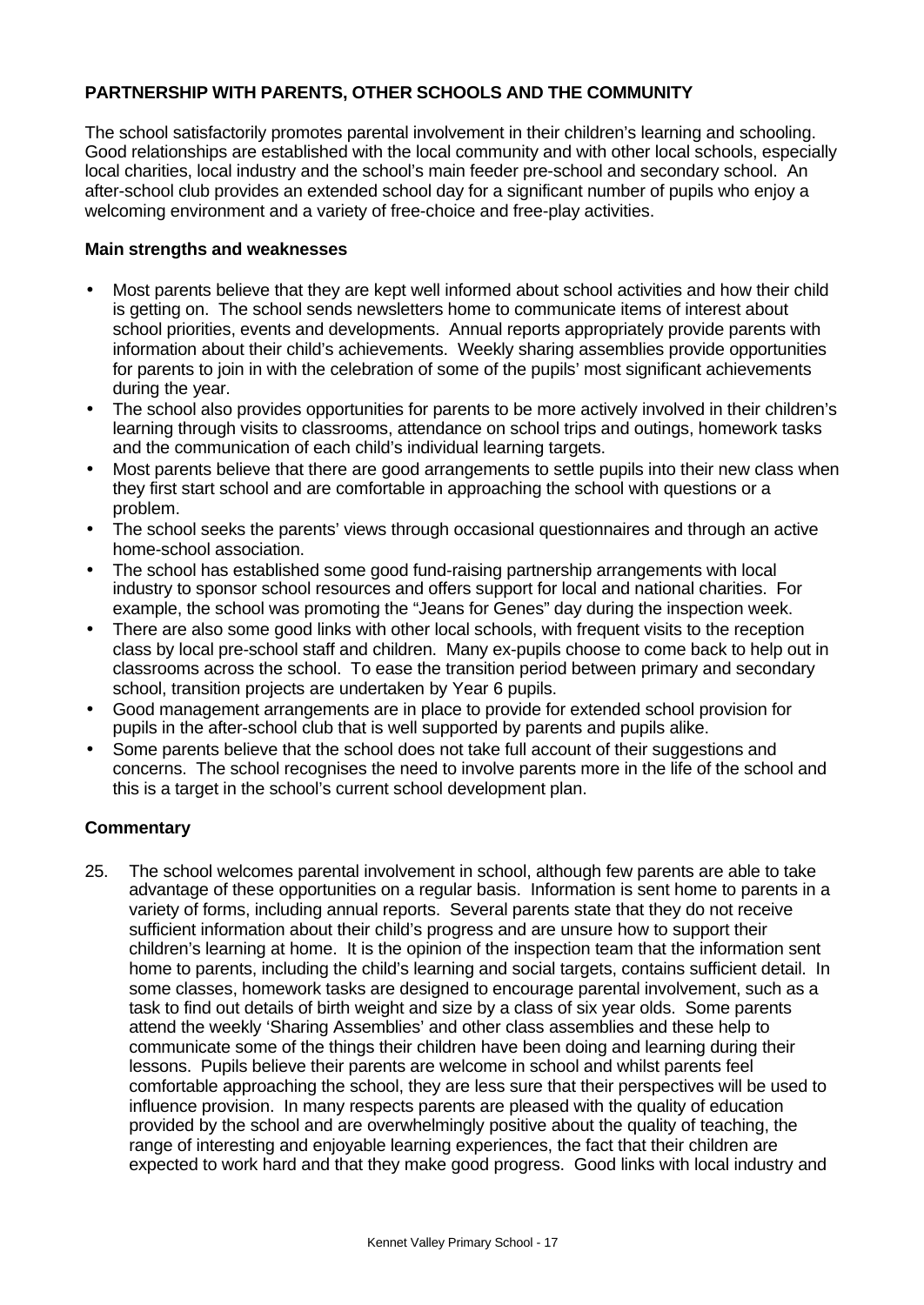assorted charity work serve to enrich the curriculum and support the school's development as a 'Learning Community' through the promotion of personal, social and moral development associated with community events such as those for the local elderly.

# **LEADERSHIP AND MANAGEMENT**

# **The school is well led and management is effective. The governance of the school is good.**

# **Governance**

Governors fulfil their statutory responsibilities. They have a good understanding of the strengths and weaknesses of the school and they work closely with the headteacher and staff of the school in order to bring about sustained school improvement.

# **Leadership**

The headteacher provides strong leadership. She is supported well by the deputy head and other members of the senior management team. Strategic objectives within the School Development Plan clearly focus on those areas that the headteacher, senior management team and governors have identified for improvement. All staff are committed to school improvement and work well together in order to bring about the many improvements that have taken place since the last inspection in 1999.

# **Management**

The school is organised effectively, taking account of the needs of all its pupils. The headteacher, senior management team and core subject co-ordinators monitor the quality of education that the school provides and, as a result, have a good understanding of the school's strengths and weaknesses.

# **Main strengths and weaknesses**

- The governing body is very effective in helping to shape the vision and direction of the school.
- The governing body effectively challenges and supports the headteacher and senior staff towards sustained school improvement.
- The headteacher and staff have established a school in which all pupils are valued and cared for.
- The headteacher has a strong desire to provide the best quality education that she can for the pupils in her care.
- The School Development Plan accurately reflects the school's areas for improvement.
- The headteacher has appointed good quality staff to the school and has created effective teams within the school.
- Under the leadership of the headteacher, the quality of teaching has improved since the last inspection.
- The school has made good improvement since the last inspection.
- The headteacher and staff provide good role models for all the children in the school.
- The headteacher, governors and senior staff have a very good understanding of the strengths and areas for improvement within the school.
- Staff performance management is undertaken effectively and targets take account of the needs of the school.
- Effective professional development of staff has played a significant part in the raising of standards and in improving the quality of education that the school provides.
- The governing body and headteacher have a very good understanding of the principles of 'best value' and have applied these in their decision making.
- Financial management is effective.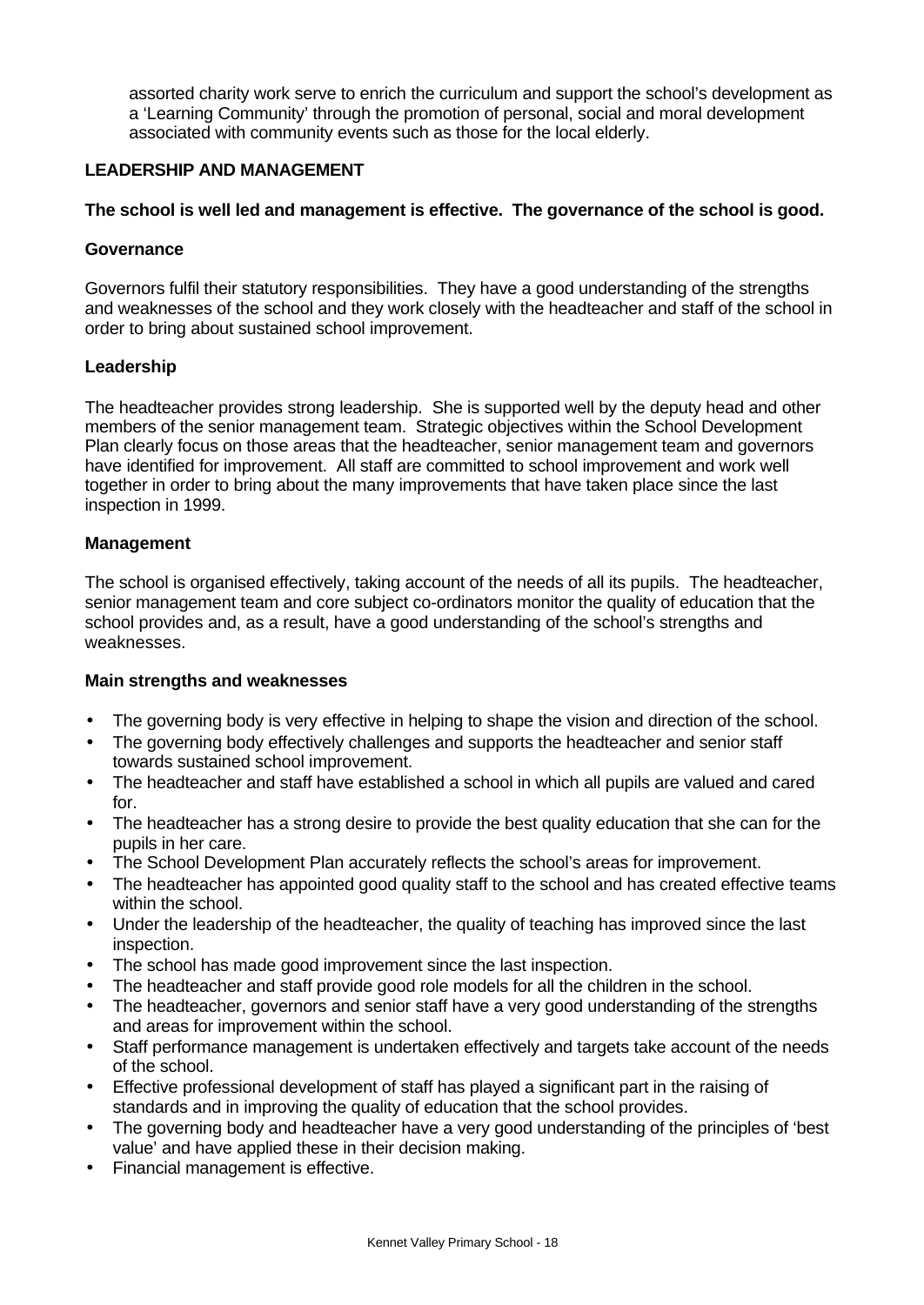• The role of the foundation subjects co-ordinators is not as well developed as the co-ordinators for English and mathematics. The school has identified this as a strategic objective within the School Development Plan.

# **Commentary**

26. The strong leadership of the headteacher, senior staff and governors have been responsible for the many improvements that the school has made since the last inspection in 1999. Standards, especially at Key Stage 1, have improved considerably as has the quality of teaching and learning.

This has been brought about by: -

- effective monitoring in order to determine the areas that were in need of improvement;
- appropriate identification of strategic objectives within the School Development Plan, clearly focused in order to bring about the desired improvements;
- a well-planned and reviewed professional development programme that provided the teachers and other staff with the necessary knowledge and skills; and
- the successful appointment of key staff;
- 27. The governors are very effective in supporting and challenging the school. The governing body is fully staffed and meets all its statutory duties. Governors have an accurate understanding of the schools' strengths and areas for improvement. In order to gain this understanding, individual governors have subject responsibilities and make visits to the school to meet with the appropriate co-ordinator but are also 'teamed up' with a class. In their decision making, governors take note of this and other information given to them both by the headteacher and other staff. In discussions during the budget-setting process, they took good account of the need to improve standards in writing at Key Stage 1, and decided to increase the amount of classroom support for the teachers. By comparing the school's results against other schools and challenging themselves to raise standards they showed a very good understanding of the principles of best value.
- 28. The headteacher has been very responsible for setting a positive ethos throughout the school. It is very obvious that the school takes full account of the needs of all its pupils, and decisions are made to ensure that they are safe and cared for well. Increased supervision at lunchtimes has ensured that all pupils are not only safe but are provided with an extensive range of activities that interest them and keep them occupied for the times that they are outside of the classroom. These arrangements have had the desired effect which is to improve the quality of behaviour of a small group of pupils.
- 29. The continuing professional development (CPD) programme is well thought out and planned. The headteacher has recently appointed a CPD co-ordinator who manages the programme. The programme not only takes account of performance management targets and individual teacher's needs, but of strategic objectives identified within the SDP. Teachers invited to attend courses are aware of the rationale for attending and of the expected outcomes. These outcomes are shared with all staff following the course. The CPD programme is evaluated by the headteacher and the outcomes are shared with governors. This process has been responsible for improving standards within Key Stage 1 and also has had a positive impact upon the quality of teaching.
- 30. The core subject co-ordinators lead and manage their subjects well. They have been instrumental in leading the developments within their subjects, for the raising standards, for improving the quality of the curriculum offered to pupils, and also for improving the quality of teaching within their subjects. This model of subject leadership is not as well developed for other curriculum areas. The school is aware of this and has identified the need to improve this within the SDP for 2003 – 2004. In order for the co-ordinators to undertake their role fully, the school will need to ensure that they have the appropriate skills and expertise and also the opportunities and time to carry out their role successfully.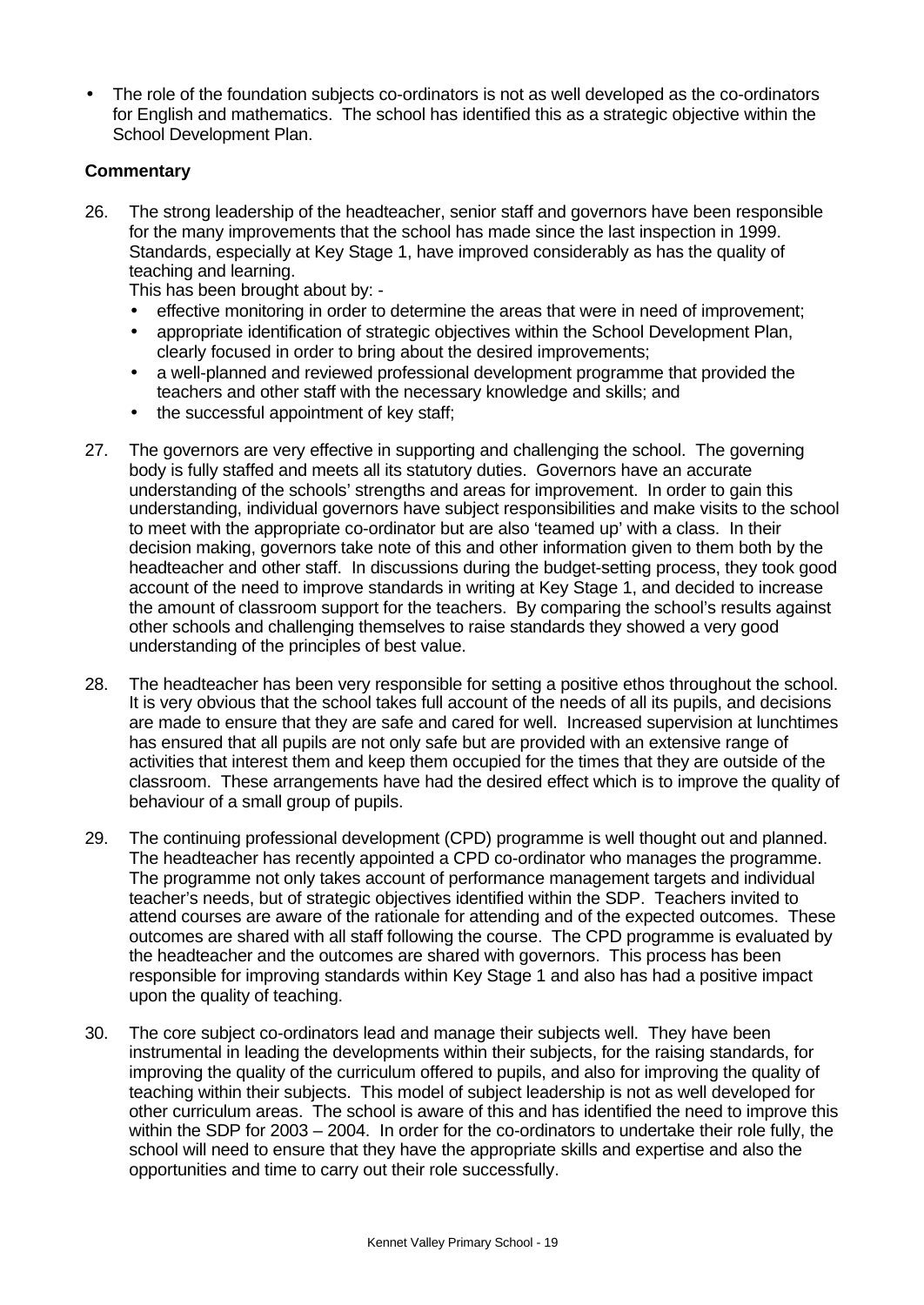- 31. The school has a balance in excess of the five per cent recommended as the expected levels of contingency. However the governors and headteacher have decided to allocate a significant proportion of this to staffing in order to maintain the staffing levels and organisation of the school during this period of time when numbers of pupils in Years 3 and 4, are below those usually expected.
- 32. The expenditure per pupil is close to the median for all LEA maintained primary schools.

### **Financial information**

#### *Financial information for the year April 2002 to March 2003*

| Income and expenditure $(E)$ |          | Balances (£)                        |         |
|------------------------------|----------|-------------------------------------|---------|
| Total income                 | £464,083 | Balance from previous year          | £91,000 |
| Total expenditure            | £482.753 | Balance carried forward to the next | £68,000 |
| Expenditure per pupil        | £1,954   |                                     |         |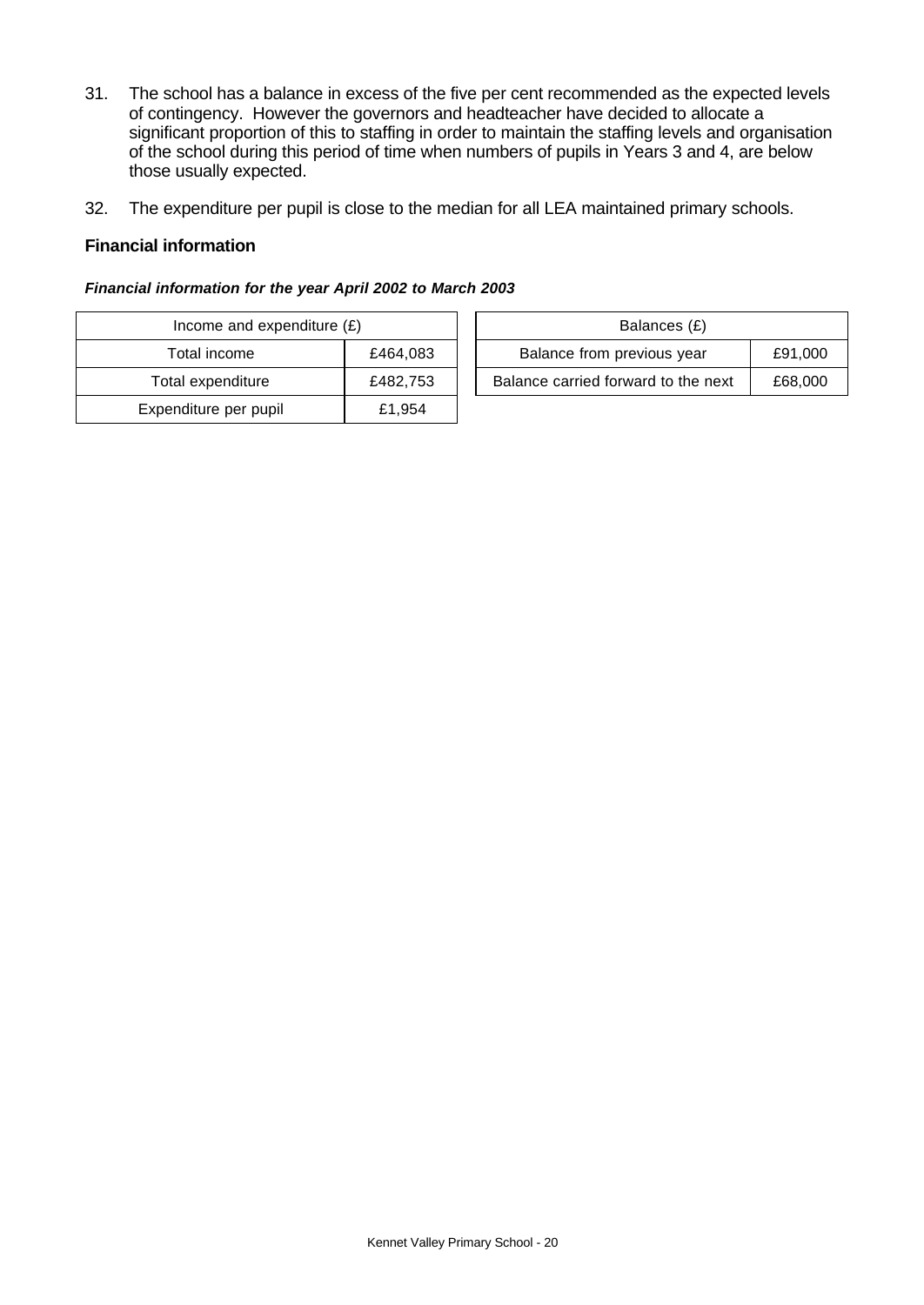# **PART C: THE QUALITY OF EDUCATION IN AREAS OF LEARNING, AND SUBJECTS**

# **AREAS OF LEARNING IN THE FOUNDATION STAGE**

# **Overall, provision within the Foundation Stage is good with many very good features.**

# **Main strengths and weaknesses**

- Accommodation and learning resources.
- Breadth of curriculum.
- On-going teacher assessment of children's learning needs and interests and the use of observation commentary.
- Effectiveness of teacher's planning.
- Encouragement and engagement of pupils in their learning.
- Promotion of high standards of behaviour.
- Effective use of teaching assistants.
- Provision for children with special educational needs is very good.
- School provides too few opportunities for children to access the outdoor curriculum as part of "free-flow" play.
- The presentation of the learning environment does not always provide children with sufficient opportunities to develop new ways of working, or model for them creative and novel outcomes.
- 33. The children in the Foundation Stage who started in September this year are taught in one reception class. Attainment on entry for this cohort of children is at least satisfactory and often good; this is slightly better than in previous years. Children demonstrate good standards of attainment in personal, social and emotional development, communication, language and literacy development and physical development. Their attainment in mathematical development, knowledge and understanding of the world and creative development is sound.
- 34. Children's achievement in all six Areas of Learning is good because it is well supported by sensitive and well-focused interactions of the teacher and learning support assistants. Across the curriculum adults make good use of language to challenge and support the children's thinking and to promote their learning.
- 35. The school's aspirations to develop as a "Learning Community" gives emphasis to pupils' personal and social development in all classes and this helps to give high priority to the personal, social and emotional Area of Learning in the Foundation Stage. In a reception class environment that promotes trust and respect, children develop well their self-esteem with the result that they are confident to have a go at new and novel experiences. Children with special educational needs are particularly sensitively supported by learning support assistants who work closely alongside the class teacher; this secures well their access and good progress.
- 36. The teacher provides a very purposeful, productive and well-managed learning environment with effective daily planning that accommodates all six Areas of Learning. Very good behaviour management by the teacher enables all children to become highly involved in their learning and to safely take part in appropriately challenging, practical and experiential learning opportunities.
- 37. There is a positive relationship developing between the staff and parents, who are always welcome in the reception class and who are warmly received as they bring their children to school each morning. A comprehensive programme of induction for parents and children when they first start school helps to ensure that parents know about the aims and priorities of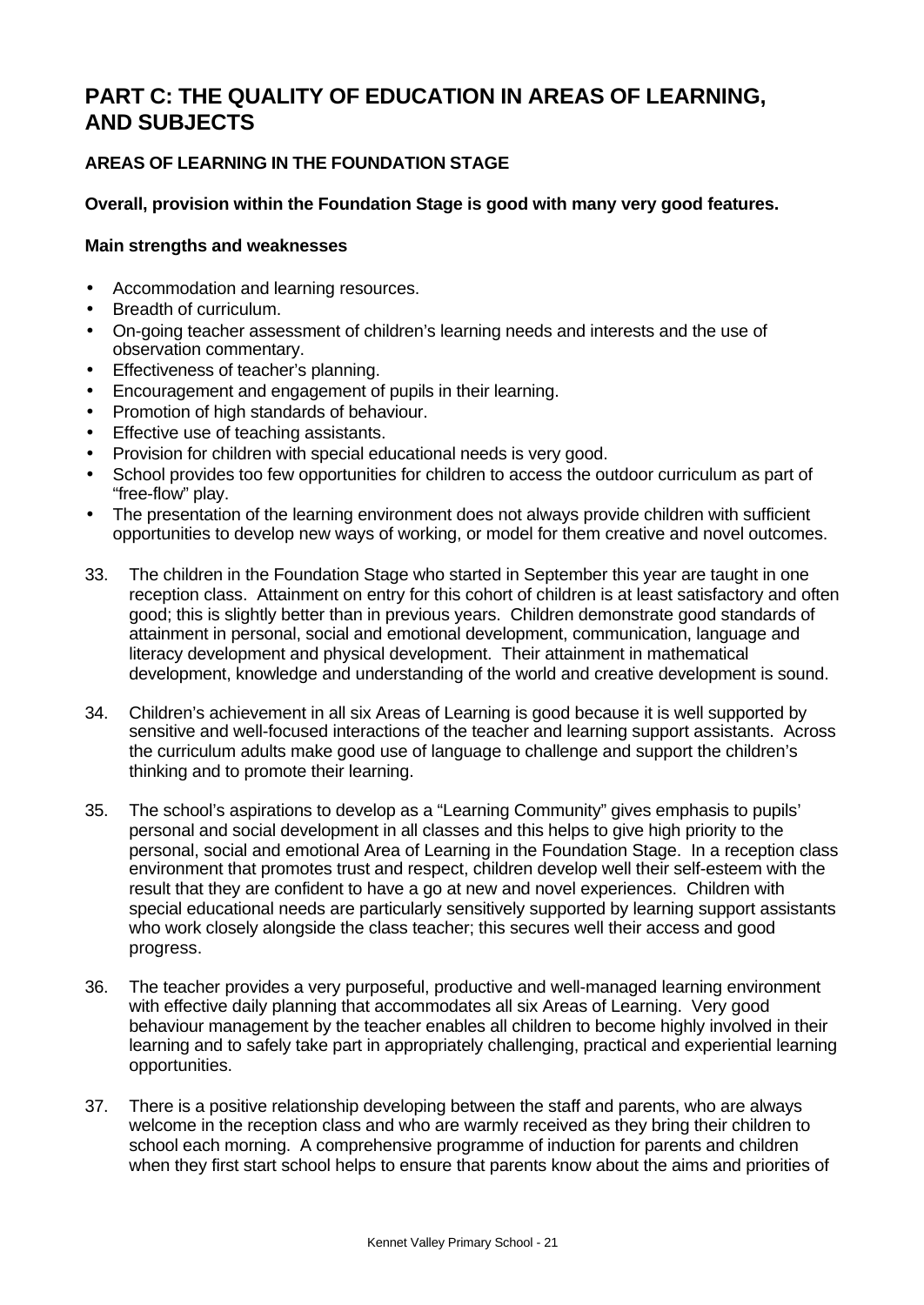the Foundation Stage and understand expectations and routines. All parents are offered a home-visit before their child starts school. This provides a good opportunity for parents to raise any questions or concerns and to share information with reception staff.

- 38. Since the previous inspection, significant improvements have been made. Play is central to the way in which the children are taught and learn, with an extensive range of appropriate equipment used. The planned structure of the learning environment supports the children's independence and encourages them to make decisions for themselves. The outside area is currently well resourced and there are plans to improve it even further. Effective links are made between inside and outside play, and between teacher-directed and free-choice learning opportunities. Standards of attainment at this early stage in the school year are higher than in the previous inspection.
- 39. Leadership and management of the Foundation Stage are good. The class teacher sets high standards and leads by example. She is a skilled early years teacher and is appropriately supported by the headteacher. The teacher and learning support staff work well as a team: children benefit from the positive relationships modelled by the staff with whom they work. The school is in the process of seeking "Basic Skills Early Years Quality Mark" and "West Berkshire Kite Mark for Early Years Education" this coming year.

# **PERSONAL, SOCIAL AND EMOTIONAL DEVELOPMENT**

Provision in personal, social and emotional development is **very good.**

- 40. This is a particular strength of the Foundation Stage provision. Most children enter their reception class with good personal, social and emotional skills; a significant number of children are already beginning to achieve within the Early Learning Goals for the end of the reception year. They quickly settle into school life and develop an interest and enjoyment of learning. During the inspection, children demonstrated mostly very good attitudes to their learning. Routines are very well established, enabling the children to operate with independence and confidence. The class teacher has a very good understanding of the needs and interests of young children and she skilfully interacts with them to promote positive relationships and purposeful activity. Disputes are managed sensitively and questioning skills are used well to extend the children's ideas and to encourage them to persevere when faced with difficulties. The children work very well together sharing resources and playing cooperatively. For example, a group of children in the imaginative play area worked together to organise a party and helped each other with the counting of how many people would be at the party when discussing the invitations. In a taught activity to promote strategies to discourage bullying, the children showed empathy with the feelings of others and considered the impact their behaviour might have on other people. They also demonstrated a strong moral sense of right and wrong.
- 41. The quality of teaching in this Area of Learning is very good. Adults provide good role models and the children's learning is promoted very well through a wide range of stimulating experiences that reflect an appropriate balance of directed and independent learning opportunities.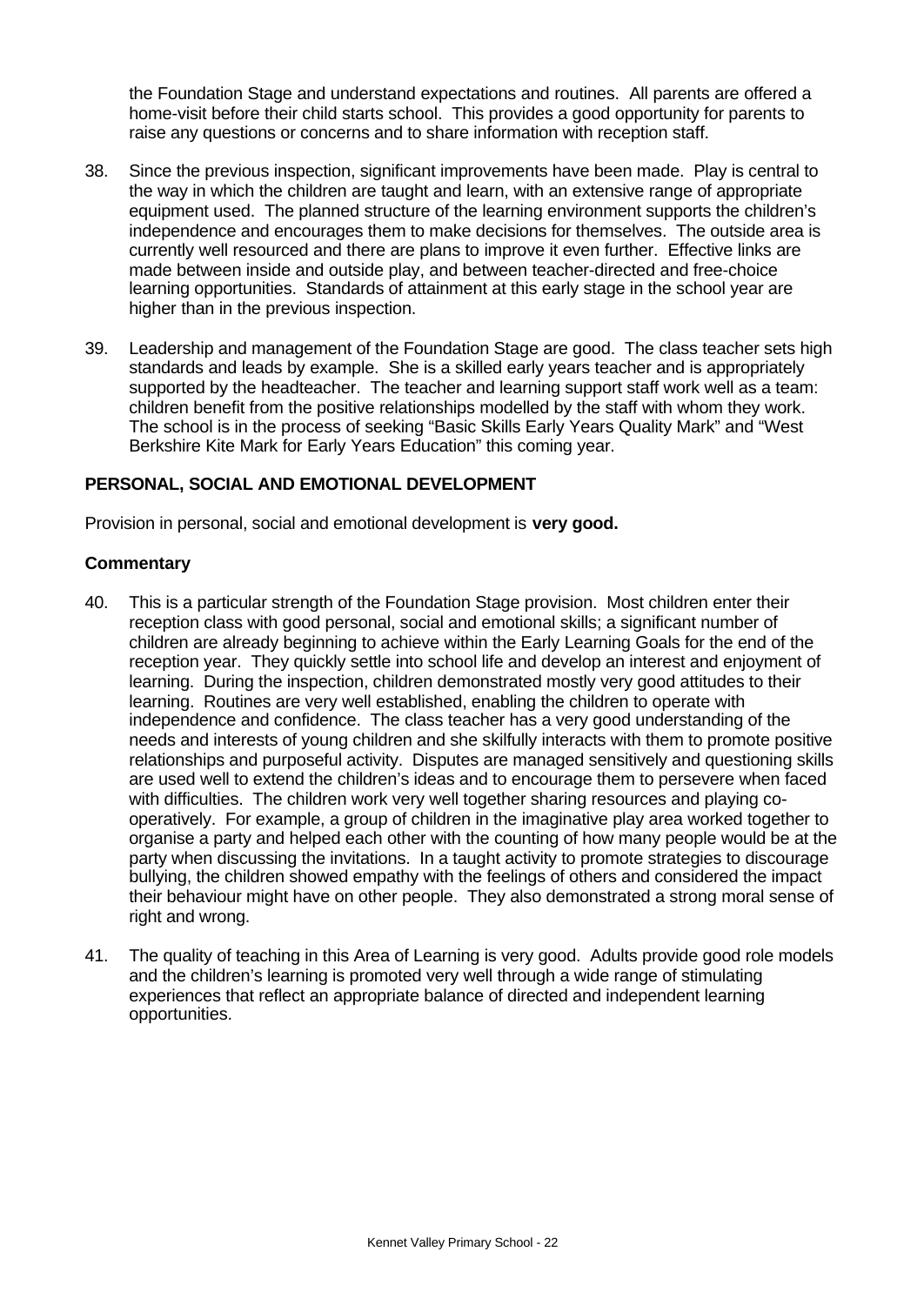# **COMMUNICATION, LANGUAGE AND LITERACY**

Provision in communication, language and literacy **is good.**

#### **Commentary**

- 42. Overall, children demonstrate good standards of communication, language and literacy on entry into the reception class and make good progress. Good standards of speaking and listening are developed well within a language-rich learning environment where adults use language across the curriculum to support children's thinking and to promote their learning. Adults frequently introduce new vocabulary that the children quickly use with understanding across all Areas of Learning. The children listen carefully and readily enter into sustained conversations, showing a good awareness of the listener. Conversations are common place in all areas of the class and across the curriculum as children interact, both with adults and each other, in a range of practical situations. They enjoy stories and rhymes and the more able are beginning to make up their own rhyming words and to recognise individual letters in print to which they attribute a sound. Most of the children recognise their own name and they are all willing to have a try at writing it; many children can independently write their name such that it is recognisable by others. They hold pencils with an appropriate grip and are beginning to form letters correctly. Whilst all the children understand about print and most identify individual words (and sometimes also individual letters), they have not yet developed the skills to begin to read independently.
- 43. Overall, the quality of teaching in this Area of Learning is good. It is better for speaking, listening and writing than it is for reading. Teaching staff do not always take full advantage of structured opportunities for children to develop a comprehensive sight vocabulary of familiar words.

#### **MATHEMATICAL DEVELOPMENT**

Provision in mathematical development is **good.**

- 44. Standards on entry are sound. The quality of learning is good; in a stimulating and challenging learning environment children quickly make good progress and achieve well. Most children can count to ten and many are able to recognise numerals to ten. In a practical activity with containers of different sizes, they demonstrate a good grasp of the concepts of full, half full, nearly full, nearly empty and empty. Children use their mathematical understanding with confidence in their play. A group of children were counting in the imaginative play area and a different group of children demonstrated an understanding of size when playing with the Lego bricks. A teacher-directed activity on capacity was followed up through free-play opportunities outside in the water trough using vessels of different shapes and sizes. A learning support assistant reinforced well the children's prior learning with appropriate use of terminology and drew the children's attention to the written labels that describe them.
- 45. Overall, the quality of teaching in mathematical development is good; children experience very good teaching in teacher-directed tasks. In free-choice play activities, teaching is sound. Adults do not always take full advantage of the incidental and informal opportunities to challenge the children's mathematical skills, even though the environment mostly provides well for a wide range of practical, problem-solving activities that cover all elements of this Area of Learning. Good links between teacher-directed tasks and free-play opportunities encourage pupils to use their developing numeracy skills and mathematical understanding in a wide variety of situations that are both interesting and meaningful and enhance learning.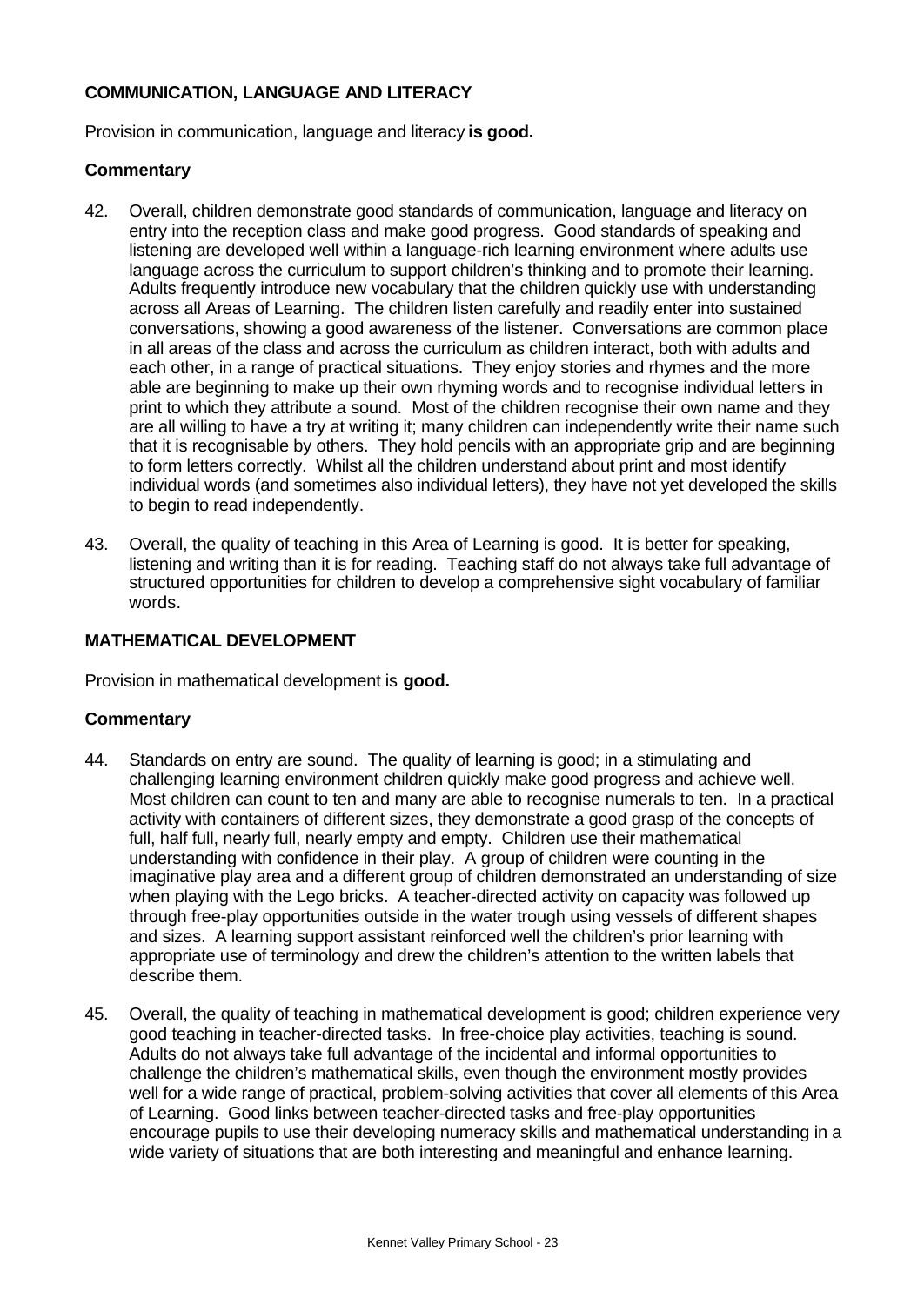# **KNOWLEDGE AND UNDERSTANDING OF THE WORLD**

Provision in knowledge and understanding of the world is **good.**

# **Commentary**

- 46. Standards of attainment on entry are broadly average but children quickly make good progress promoted by some very good teaching. Curricular plans introduce the children to topics and themes that interest them and draw their attention to the wider world beyond the classroom. Classroom resources are supplemented by nature displays and real-life artefacts that are introduced by teaching staff who explain their use and engage the children in highquality dialogue about their properties and purpose. The children showed high levels of interest in their Autumn display, and the teacher developed well their thinking through a sensitive response to the children's questions and comments. The children's knowledge and understanding about leaves, learned in an earlier session with the teacher, was developed further when they used these leaves to make prints with paint and talked confidently about their colours, shapes, stalk and veins. On a different occasion, the children were engrossed in their work with a programmable toy and quickly developed a good understanding of how to think ahead to plan its movements and direct its actions. They showed an understanding of how a computer works and were operating familiar software programmes independently, using the mouse confidently and competently. Children design and build with confidence through regular opportunities for construction play with a wide range of equipment and resources. A small group of children were seen constructing aeroplanes, cars and buildings using Lego; they adapted them as they went along and used them purposefully in their imaginative play. They confidently demonstrate skills with scissors, glue sticks, paint brushes and crayons in activities across the curriculum.
- 47. The quality of teaching is good. Positive relationships between adults and children mean that children are interested in what adults have to say and listen carefully to their descriptions and explanations about the world around them. Good quality teaching is also promoted well through the children's access to some good quality learning resources, although more use could be made of the outdoor environment.

# **PHYSICAL DEVELOPMENT**

Provision in physical development is **good.**

# **Commentary**

48. Standards of attainment on entry are good. On entry to the reception class, the quality of learning is also good. Children have routine access to a wide range of indoor and outdoor practical activities that encourage development of their large and small muscle movements and promote coordination; this helps to secure good progress. For example, in the role-play area the children used a range of mixing equipment and sieves; they turned taps and operated small knobs on doors. They demonstrated good hand-eye coordination when using tracing cards and when writing their names. These activities are supported well by regular, structured physical education (PE) lessons in the hall. These taught sessions are of a high quality and successfully encourage children to move fluently in ways that are unfamiliar to them. Children also learn how to move effectively within the spaces around them and to control their bodies through relaxation. The quality of these sessions is enhanced by the children's good behaviour, eagerness to follow instructions and consideration for others. When getting ready for PE the children were able to remove their own clothing, manage zips, buttons and buckles, roll up their clothes and put them away. Adults offered support and encouragement where required but successfully encouraged at least some independence from all children, including those with special needs. Both inside and outside the classroom, the children move around without bumping and when they sit down they respect the space of those around them. They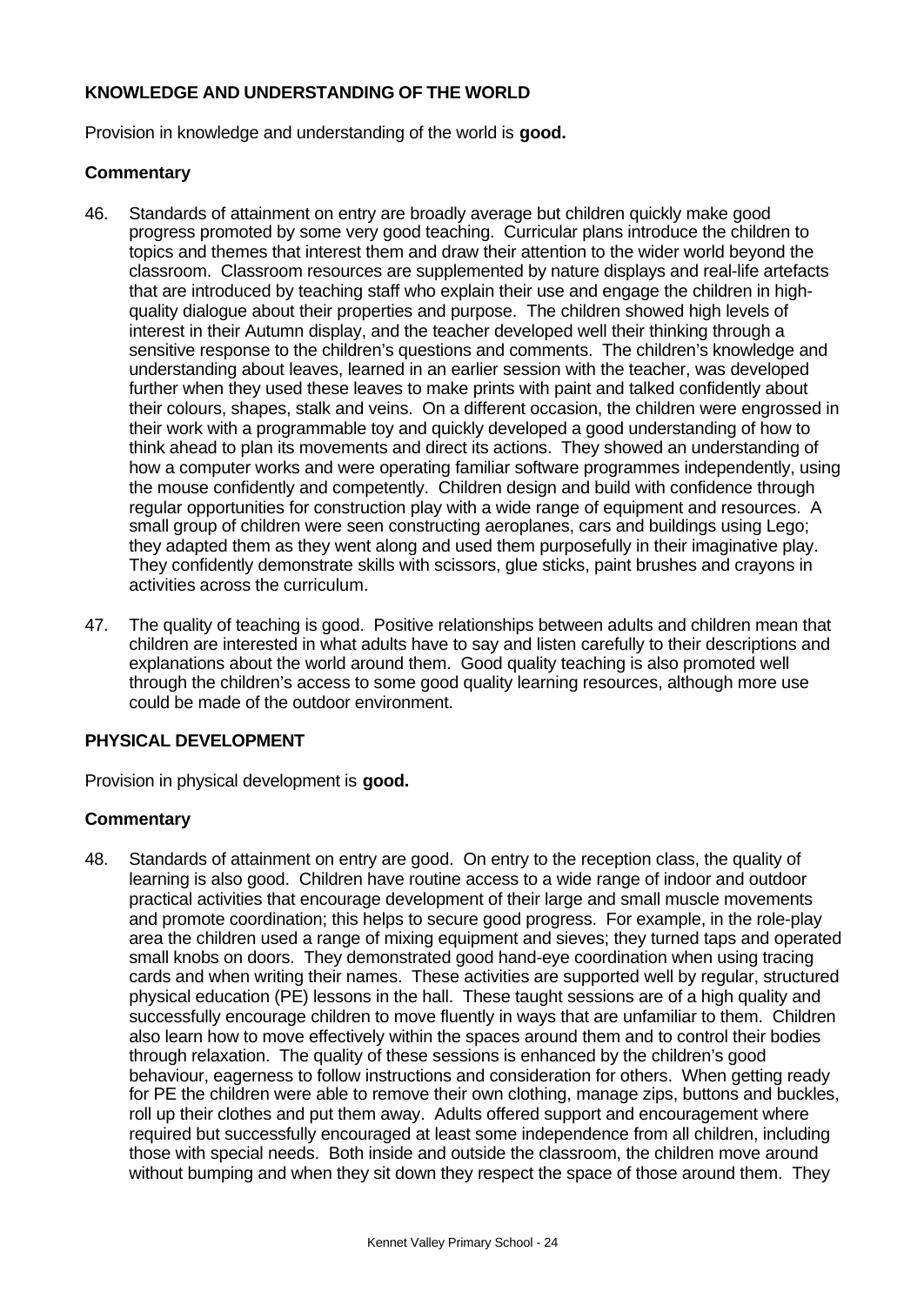show good skills when using wheeled toys outside and when sharing equipment with others. Children show an awareness of personal hygiene and most can independently manage aprons and wash and dry their hands following messy activities such as painting. They are beginning to develop an understanding of how the body works by thinking about their breathing during PE lessons.

49. The quality of teaching is good. Through a range of interesting and fun physical activities children are building upon the good standards of attainment on entry.

# **CREATIVE DEVELOPMENT**

Provision in creative development is **sound**.

# **Commentary**

- 50. Standards of attainment on entry are sound. Children readily take part in imaginative play and demonstrate some good story-telling skills. They are interested in creative artwork and are beginning to develop an awareness of a wide range of techniques. Their picture making reflects, at least, some recognisable details. The quality of learning is sound, with many opportunities for children to work imaginatively when using classroom resources in their freeplay. Children enjoy creative activities and work with confidence and commitment. They love stories and listen carefully. They remember their own favourite stories and create their own endings. They readily learn simple songs and rhymes and the more able children are beginning to make up their own rhymes, using real and imaginary words with originality and humour.
- 51. The quality of teaching is sound. The classroom provides for a wealth of planned and incidental creative opportunities linked to free-choice and free-play. Some of the teacherdirected tasks linked to this Area of Learning are too heavily focused upon the development of specific techniques and end products, with too few opportunities for children to experiment and explore with the resources and tools. In one lesson on leaf printing there was too little opportunity for children to mix their own paints or to create their own aesthetic interpretations of the task. During the inspection period, paints, modelling and music-making resources were not available as open-ended, free-choice opportunities on a daily basis.

# **SUBJECTS IN KEY STAGES 1 and 2**

# **ENGLISH**

Provision in English is **satisfactory.** It meets the needs of the National Curriculum and the National Literacy Strategy. There are both strengths and weaknesses in this provision. The subject is led well by an experienced and high quality subject leader. Improvements made since the last inspection are good and the key issues have been successfully addressed. The quality of writing at Key Stage 1 has improved. This has been a key priority for the school and has been tackled appropriately. Plans which are currently in place mean that the school is well placed to continue this improvement. The sensitive and targeted Continuous Professional Development programmes which are led by the subject leader have had a lasting impact upon both teaching and standards. The positive impact of the focus upon oracy is beginning to be seen in the standard of pupils' writing as they are better able to articulate what they want to write and are helped to do so.

# **Main Strengths and Weaknesses**

- The leadership of the subject is good.
- Achievement in English at both Key Stages is good.
- The detailed and logical structure of planning is good. It outlines continuity between year groups, and planning for progression through them is good.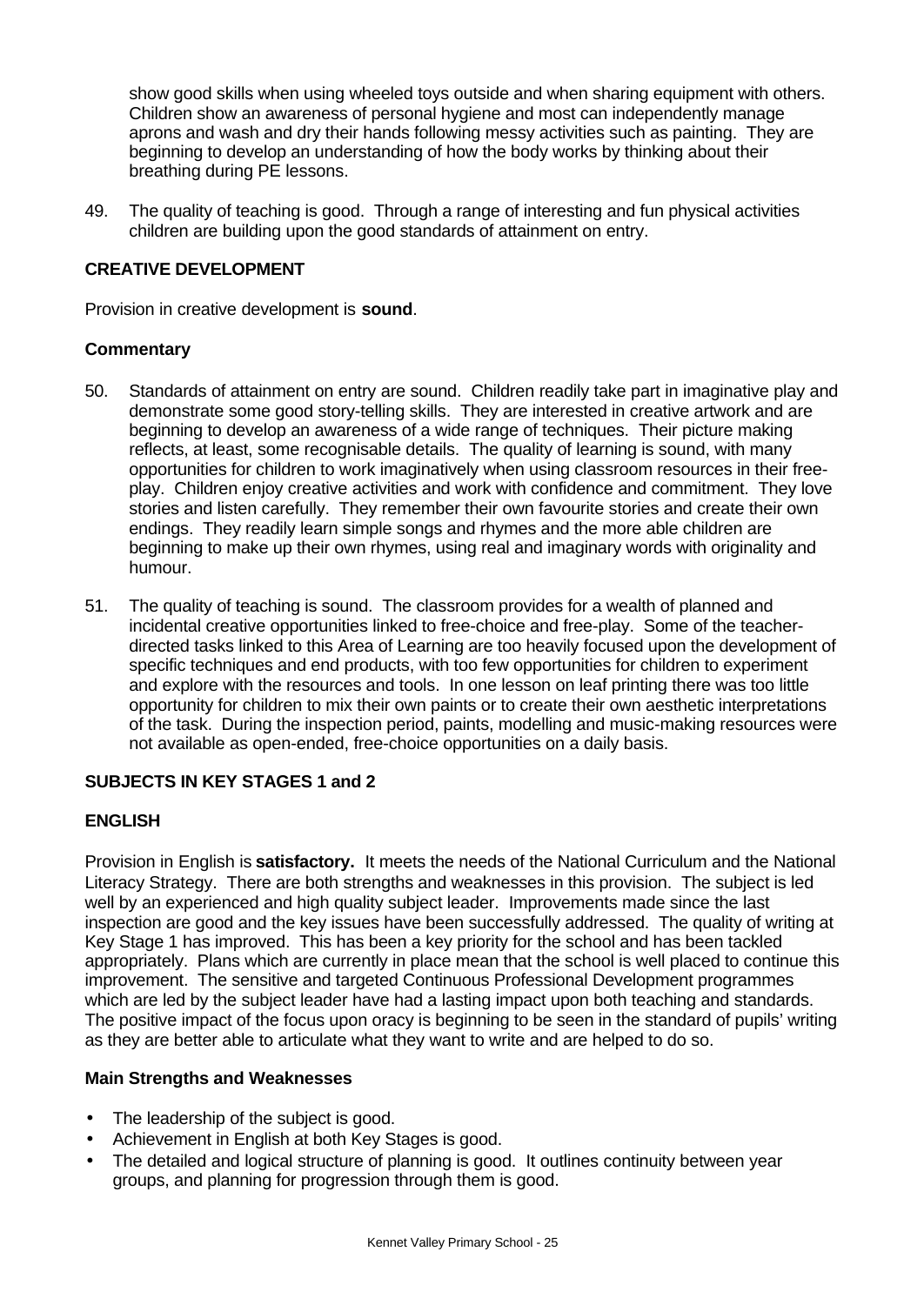- The questioning of pupils by most teachers is good and enables them to gain a clearer understanding.
- The effective sharing and explanation of learning objectives with pupils is very good.
- Most teachers have a good command of the subject.
- The support offered to teachers by teaching assistants is very good.
- The management of pupils' behaviour is good, and enables them to make appropriate learning gains.
- The provision for pupils with special educational needs is very good.
- Teachers are effective in coaxing reluctant learners to make learning gains.
- Resources are well prepared and effectively used.
- The imbalance of time within the lessons often leads to pupils having insufficient time to work independently or collaboratively – the introductions to lessons can be too long and the pace of learning then slows.
- There are too few opportunities for pupils to review their learning during plenary sessions, either at the end of a lesson or at times throughout a lesson.
- Higher attainers are sometimes capable of making greater progress than they are enabled to, because either pace of learning is too slow or expectations of them are insufficiently demanding.

- 52. Standards at the end of Key Stage 1 in 2002 were well below average in reading and writing when compared to all schools. When compared with similar schools standards in reading were below average whilst those in writing were well below average. In 2003, standards in reading improved, with a significant gain in the proportion of pupils achieving the higher Levels 2B and 3. Standards in writing also improved with a significantly higher proportion of pupils achieving Levels 2B and 2A than in previous years. Evidence provided by the Local Education Authority shows that most pupils made good progress between the ages of 5 and 7.
- 53. Standards at the end of Key Stage 2 in 2002 were well above those achieved at the time of the last inspection and have improved at a faster rate than that achieved nationally. In comparison with similar schools, attainment in English was well above average. In 2003, standards in English are at the average level of all schools nationally and remain well above those achieved by the school at the time of the last inspection. The achievement of the pupils who took the test in 2003 was very good as they made very good progress over time in comparison with their attainment at Key Stage 1. Evidence from the observation of lessons and scrutiny of pupils' work indicates that at this moment in the school year, pupils' achievement within Key Stage 2 is satisfactory.
- 54. Overall, progress through Key Stage 2 is good and the pupils achieve well. The impact of the effective implementation of the National Literacy Strategy, the arrangement of teaching groups to take account of pupils' prior learning and the good leadership of the subject account for this good achievement.
- 55. At this stage of the school year, standards of attainment in reading and writing are satisfactory. Pupils attain at levels which are appropriate for them.
- 56. The attainment of pupils from ethnic minority groups is in line with that from across the school, and the inclusion of all pupils in lessons and other activities is very good. Provision for pupils with special educational needs is very good. They have accurate and useful Individual Education Plans and are well supported by both teachers and teaching assistants.
- 57. Teaching is of a satisfactory quality overall, with examples of very good teaching. Where it was at its best, for example in the Year 1 class, pupils were fully engaged in their learning and had good opportunities to work both independently and collaboratively. There were good examples of pupils reviewing their learning effectively and being offered good opportunities to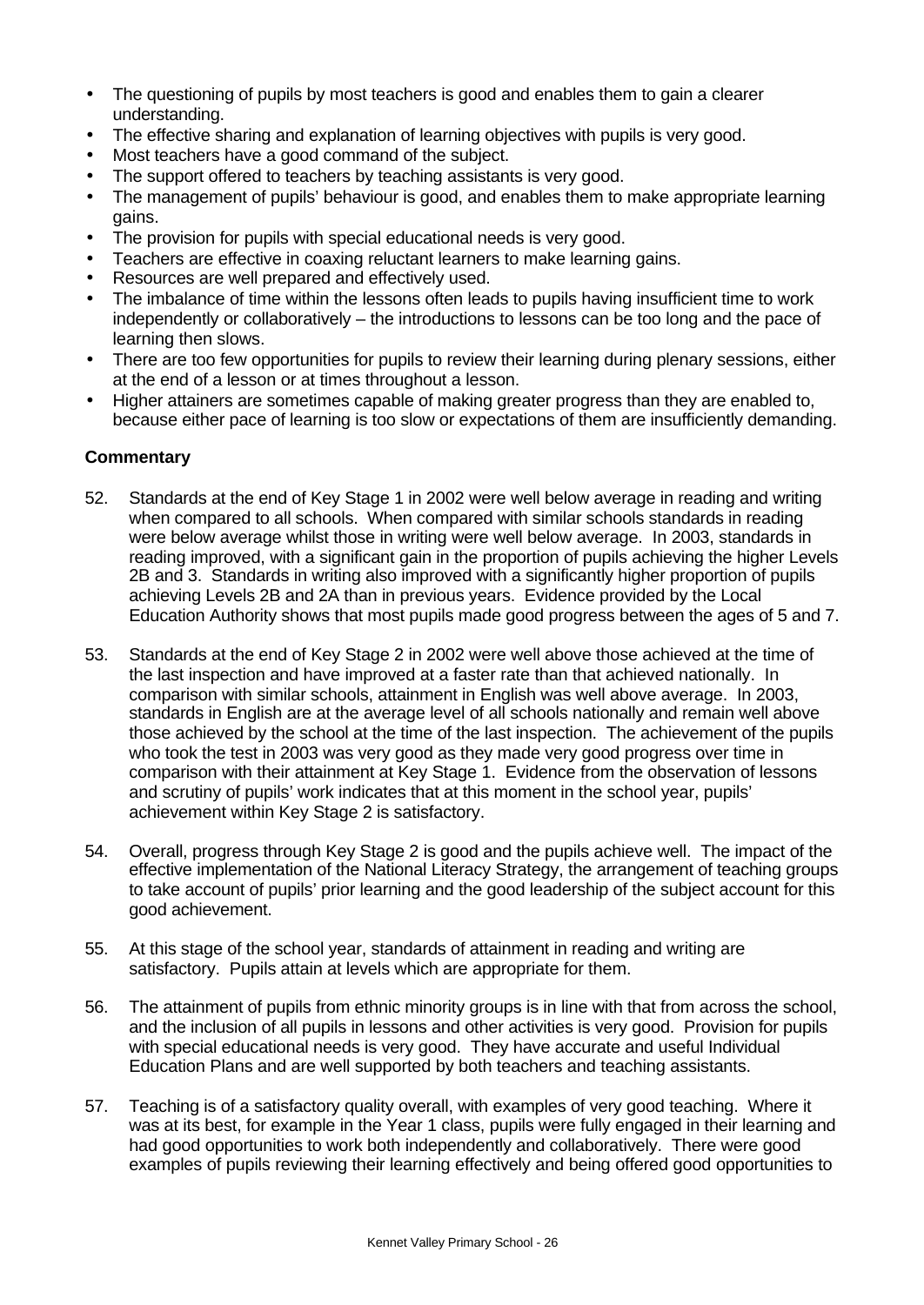respond to open ended questions which helped them to make genuine learning gains. Further good teaching was observed in Years 5 and 6 where pupils in the higher ability group benefited from the teacher's very high expectations of both achievement and behaviour, activities were well matched to pupils' needs and abilities and there was further evidence of effective questioning. Throughout both key stages, pupils with special educational needs receive very good support because of the appropriateness of their IEP targets, the support they are given by teachers during lessons and the very good support which teachers receive from teaching assistants.

58. In some lessons, pupils' learning was more limited. The reasons for this were that teachers spent too long on introductions which limited time for active engagement by pupils in their learning. Behaviour management was less effective in these classes, which had an impact on the learning of all pupils when a significant minority moved off task. This was true of teaching within both key stages. In addition, there were too few opportunities offered to pupils in both key stages to review their learning in terms of what they had gained and how they had learned. Some teachers made clear at the beginning of lessons what their expectations of achievement were, for example in the Years 3 and 4 lower ability group and Years 5 and 6 upper ability group, but this was rare and was not reflected upon during the lessons themselves.

# **Language and literacy across the curriculum**

59. This is becoming a positive feature of the school's provision. The subject leader and all teachers are aware of the benefits which this provision offers to both literacy development and language development in other subjects. A good example of this is the purchase of materials for humanities teaching which provide good opportunities for pupils to write effectively with a historical perspective. Good evidence to support this judgement was provided in the Years 5 and 6 history lesson when pupils were encouraged to write as historical journalists. Having developed their skills as historians by investigating secondary sources, they then produced writing for different audiences by producing newspaper reports based on events from the time.

# **MATHEMATICS**

Provision in mathematics is **good**.

# **Main strengths and weaknesses**

- The mathematics and assessment co-ordinators monitor the standards achieved by pupils throughout the school well. As a result, the subject co-ordinator has a good understanding of the strengths and weaknesses within the subject.
- Achievement in mathematics in both key stages is good.
- Teachers' planning is good, especially the weekly planning. Planning always identifies the learning intentions, which are shared with pupils; as a result, pupils have a good understanding of what they are going to learn.
- Most teachers provide well for the needs of pupils within their class, allowing them to make at least satisfactory progress and achievement.
- Lessons always begin with appropriate practice of mental arithmetic. This results in most pupils having the expected mental agility.
- Most teachers have good command of the subject and use the correct technical vocabulary.
- Teachers and classroom assistants support pupils with special educational needs well and, as a result, they make good progress and their achievement is good.
- Most teachers manage their pupils well; this usually results in effective lessons and has a positive impact upon pupils' learning.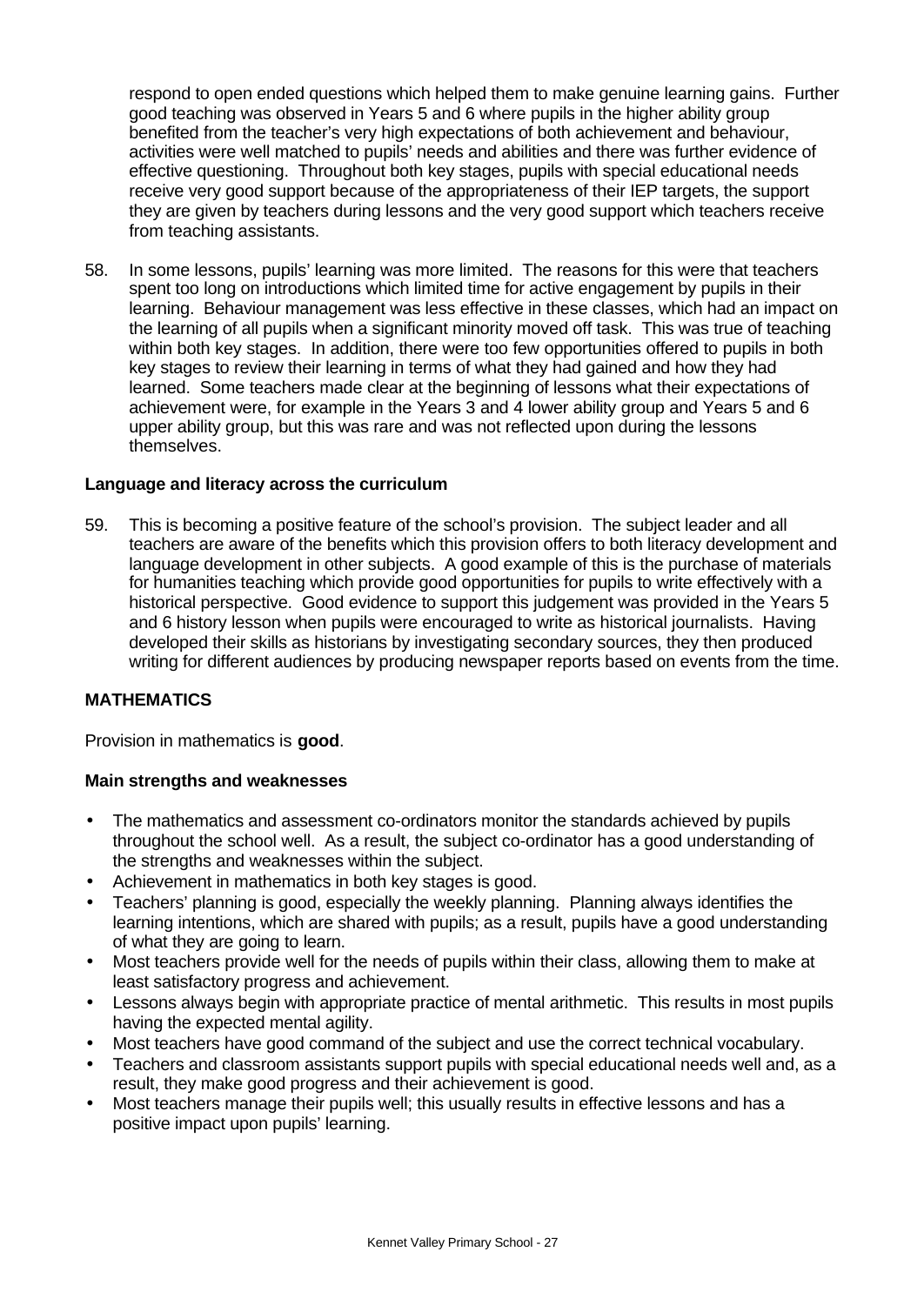- Teachers make good use of ICT within the mathematics lessons. This increases the interest of pupils and improves their motivation, resulting in effective learning and at least satisfactory achievement.
- Overall, pupils have positive attitudes to mathematics. They sustained concentration throughout the lessons and, when required to, worked collaboratively in pairs or in groups.
- There were too few opportunities for pupils to review their learning during and at the end of lessons; as a result, some pupils were unaware of what they had learned.
- Teachers did not always take the opportunities to enable pupils to express their thinking, clarify their thoughts and describe their own strategies.
- In the Years 3 and 4 middle set, as a result of weak assessment and a lack of understanding of what the pupils were capable of, the task was not sufficiently challenging for the pupils; they were not fully engaged in their learning and their achievement was unsatisfactory.
- Some pupils' workbooks were unmarked in a Years 3 and 4 class. This has a negative impact upon pupils' learning and prevents the teacher from having an understanding of what the pupils have learnt.

- 60. Since the last inspection the school has successfully implemented the National Numeracy Strategy, and the curriculum offered to the pupils meets the demands of both the National Curriculum and the Numeracy Strategy. Overall, the quality of mathematics teaching is good. The teaching of the less able pupils in Years 3 and 4 is very good. Teaching is good throughout Years 5 and 6, for the average pupils in Years 3 and 4 and in Year 1. The teaching of pupils in the middle set in Years 3 and 4 was unsatisfactory. The subject is well led by an enthusiastic subject co-ordinator. The co-ordinator has not long had responsibility for the subject but she has good subject knowledge and has systems in place to develop the subject throughout the school. Resources for the teaching and learning of mathematics throughout the school are appropriate.
- 61. Standards in mathematics are average at both key stages. Standards had remained fairly static at Key Stage 1 since the last inspection but have made a significant improvement in 2003. The school has significantly increased the proportion of pupils achieving the higher levels of 2B and 3. Improved teaching and the introduction of targets, together with good leadership, account for this. Achievement is good with nearly all pupils making good progress. Achievement is particularly good in the Year 1 class as a result of effective teaching that is well matched to pupils' prior learning. Early identification and appropriate learning targets ensure that pupils with special educational needs make good progress and achieve well.
- 62. Standards attained by the eleven year olds in 2002 were average in comparison to all schools but well above average when compared with similar schools. Standards appear to be lower in the 2003 tests, but close inspection of performance data indicates that nearly all pupils made better progress than expected and therefore achieved well. Standards are higher than at the time of the last inspection. The impact of the effective implementation of the Numeracy Strategy, the introduction of teaching groups determined by pupils' prior knowledge, good teaching and effective support from the subject co-ordinator accounts for this improvement.
- 63. In most lessons, good planning and the sharing of learning intentions with pupils had a positive impact upon pupils' learning as it enabled most pupils to understand what they were going to learn. However, on several occasions the impact of this was lessened by the teachers missing opportunities to review pupils' learning at points during the lesson and at the conclusion of the lesson. This would have enhanced learning and led to good levels of achievement. In several lessons, teachers made very effective use of ICT. This was used well to support the visual learners in the oral and mental warm up in the upper set in Years 3 and 4. In the Years 5 and 6, average ability set, a spread sheet programme was used to draw 2D shapes and determine the proportion that was shaded. This enhanced their knowledge and understanding of fractions as well as ensuring sustained concentration and an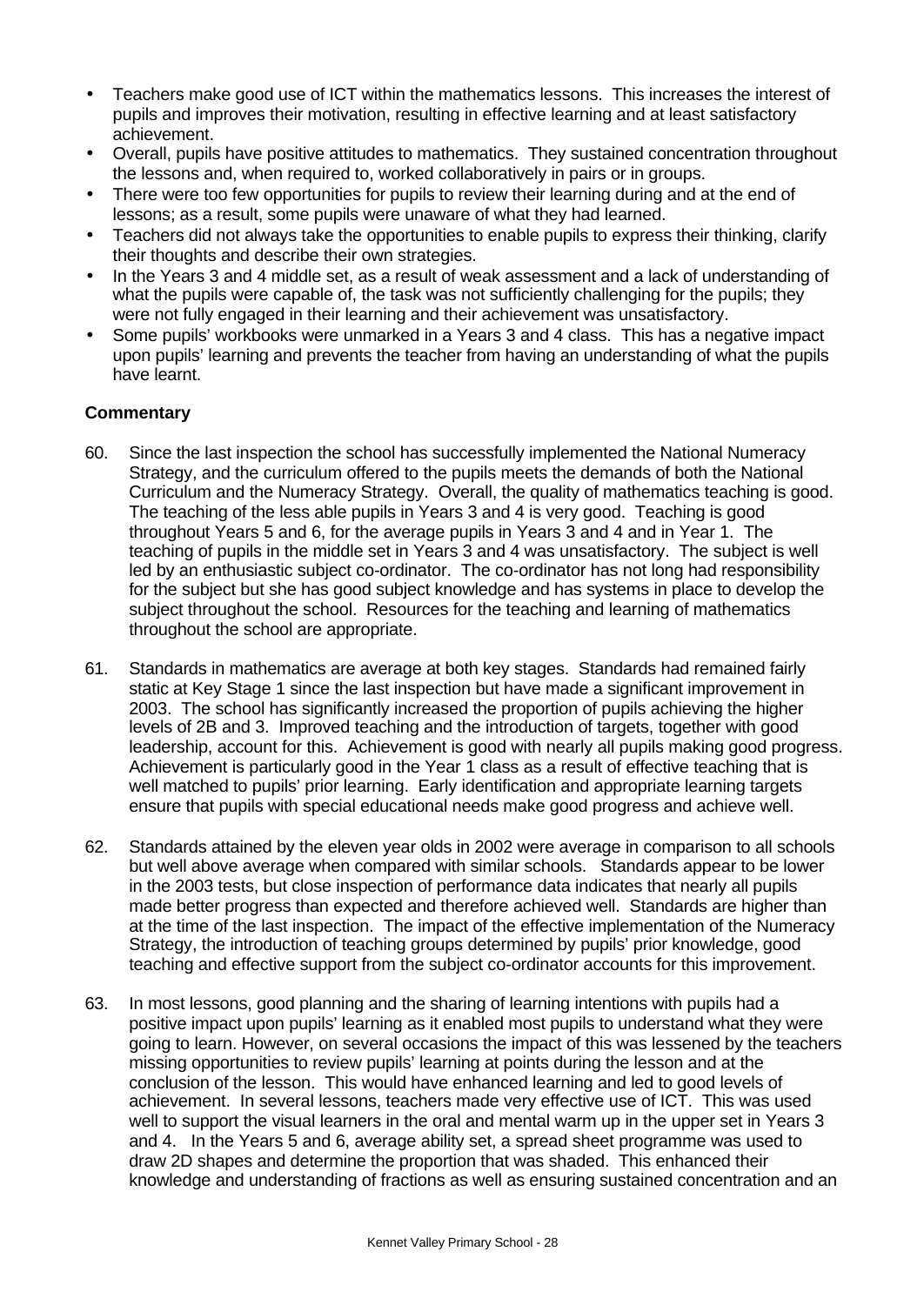interest in their mathematics. In several lessons teachers gave pupils too few opportunities to share their thinking; this would have enabled the teachers to have a clearer understanding of what and how the pupils were learning, and thus they would have been better able to plan future lessons taking account of this. Teachers and classroom assistants provide appropriate learning for pupils with special educational needs, making good references to their individual learning plans; this ensures that pupils make good progress and achieve well.

64. Good analyses of standards by the co-ordinator, supported by the assessment co-ordinator, ensure that the headteacher and senior management team are provided with good quality information in order to plan for future improvements. The co-ordinator monitors planning and examines samples of pupils' work. She has undertaken training in lesson observations and has begun to undertake some lesson observations. This will enable her to have an even better understanding of the strengths and areas for improvement. The school is well set to continue to improve the quality of its mathematics provision in order to raise standards even further.

# **Mathematics across the curriculum**

65. Effective examples of the application of mathematics across the curriculum were observed in measuring and data handling in science and ICT lessons.

# **SCIENCE**

Provision in science is **satisfactory**.

# **Main strengths and weaknesses**

- Very good teaching and learning in Years 3 and 4.
- Planning throughout the school is thorough, with a good balance between acquisition of knowledge and the development of skills of scientific investigation.
- For the oldest pupils in particular, there is insufficient emphasis on the use of assessment of pupils' skills to promote attainment at higher levels.
- The subject leader has limited opportunities to make an impact on the raising of standards.

- 66. In 2002, the most recent year for which comparisons are available, the proportion of pupils reaching the nationally expected standard in science at the end of Year 2 was close to the national average. After several years of steady improvement, the 2002 national tests for pupils in Year 6 showed a slight dip, with overall results slightly below the national average, but in line with those of schools with pupils from similar backgrounds. The 2003 results show an increase in those reaching the expected standard (Level 4) but a further drop in those achieving the higher level (Level 5).
- 67. The observation of a small number of lessons, detailed scrutiny of work and discussion with pupils indicates that standards at both key stages are satisfactory overall. Where teaching is good, pupils achieve well. For example, in a very good lesson in Years 3 and 4, the teacher's clear exposition and skilful questioning enabled the pupils to carry out a controlled investigation to test whether all liquids pour and flow in the same way. The pupils gained a good understanding of the factors that affect the reliability of an experiment.
- 68. Since the last inspection, the school has given a strong emphasis to scientific investigation. This was evident in a lesson in Year 2 where pupils were shown, in a well-structured way, how to investigate the conditions that enabled plants to grow and in the good grasp of Year 6 pupils of the principles of fair testing. However, the assessment of the pupils' skills and understanding is limited. This means that it is difficult to provide appropriately for pupils who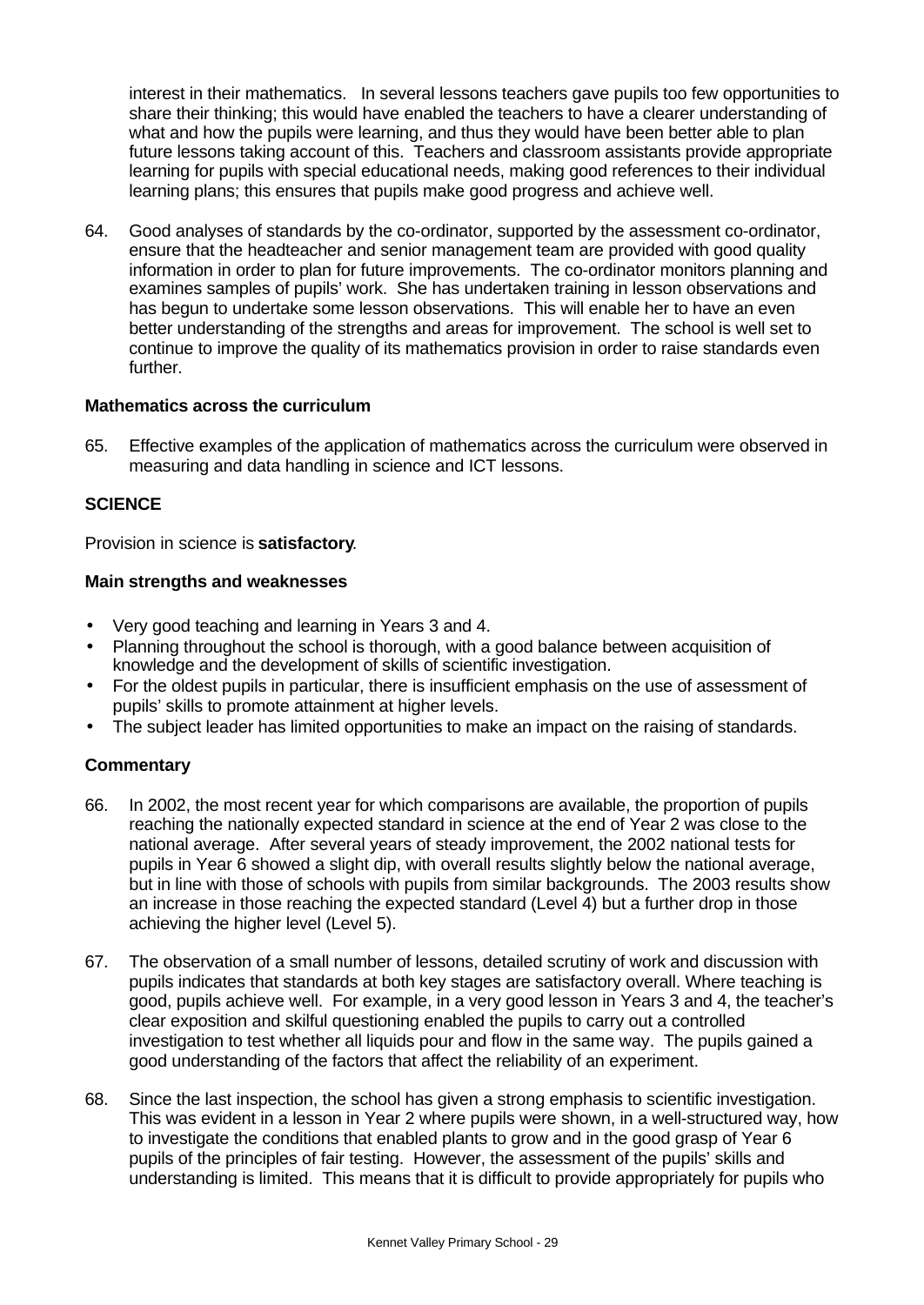are capable of achieving at a higher level. Even the oldest pupils tend to cover the same activities in the same way and do not always know how they can improve. The school has identified this as an area for development in the near future.

- 69. The co-ordinator for science has recently taken up the role. The opportunities she has for developing the subject, particularly through time to work with colleagues in lessons, are rather limited.
- 70. Since the previous inspection, progress in both the quality of provision and the standards the pupils attain has been satisfactory.

# **INFORMATION AND COMMUNICATION TECHNOLOGY**

Provision in information and communication technology (ICT) is **good**.

# **Main strengths and weaknesses**

- The oldest pupils attain good standards.
- Some of the teaching is very good.
- Planning is thorough and ensures the Programme of Study is fully covered.
- Leadership of the subject is effective.
- There are very good resources for ICT.
- There is not always enough time within ICT lessons to review what has been learned.

- 71. In Years 1 and 2, pupils attain satisfactory standards. They use the computer effectively for simple word-processing and presenting data. They control the movements of a programmable toy, modifying the instructions to achieve the desired result. In Years 3 to 6, many pupils are achieving beyond the expected level. In a very good lesson on multimedia authoring, pupils in Years 5 and 6 combined text, graphics, animations and sound with confidence and an awareness of the intended audience. They demonstrated a discriminating use of the Internet, using searches well to identify information in an appropriate form for their needs.
- 72. Teaching is good in both key stages. Interactive whiteboards are used effectively to demonstrate key skills and techniques and teachers' expectations of pupils are high. As a result, they learn at a good pace. Lessons within the computer suite are relatively short, though, and time at the end of the lesson for reviewing learning and discussing improvements is at a premium.
- 73. Careful planning has ensured the Programme of Study is fully covered, although the use of sensors has so far been rather limited. Older pupils keep a useful self-assessment log in which they record the development of their skills.
- 74. Leadership of the subject is very good. The co-ordinator has driven forward the significant improvements in resources and provision. The school now benefits from an appropriate number of good quality computers connected to the Internet, as well as whiteboards and a digital camera that is used well. The appointment of another ICT expert as team leader for Years 5 and 6 has already brought benefits in improving the subject knowledge of her colleagues.
- 75. Since the previous inspection, the school has made the development of ICT provision a high priority. Heavy investment in resources and the development of staff expertise has resulted in very good improvement. The weaknesses have been addressed and the subject is becoming one of the strengths of the school.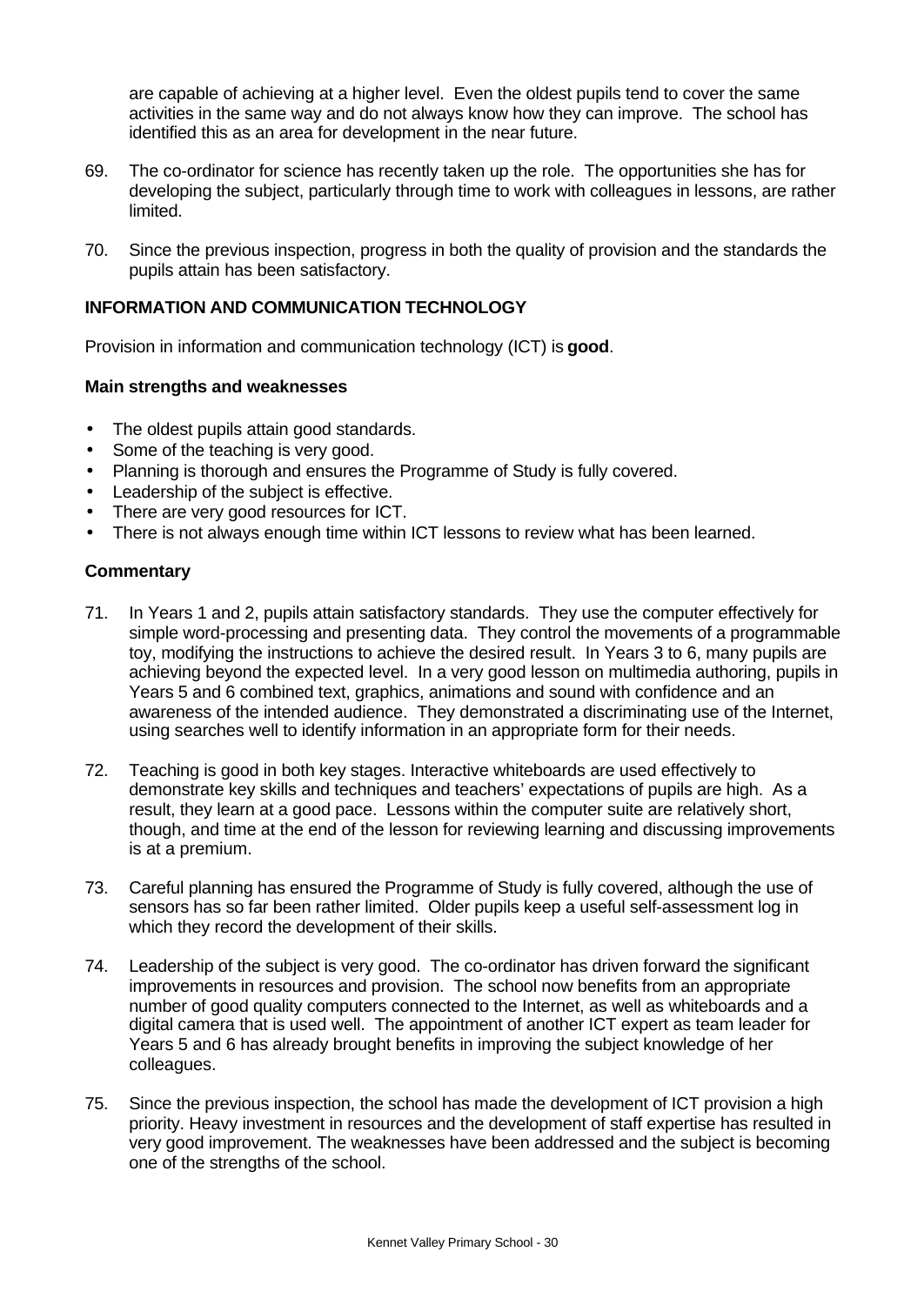# **Information and communication technology across the curriculum**

- 76. The use of ICT across the curriculum is good. Planning in all subjects seeks to identify opportunities for the use of ICT, and good examples were observed in several subjects.
- 77. In literacy, pupils in Years 3 and 4 used a range of word-processing features, including clip art and different fonts and colours, to present high-quality, persuasive writing in the form of an advertisement. Databases are used to present the findings of surveys in mathematics and science. In geography, a comparative study of traffic flows in a town and village location were analysed by the use of a data-handling package. Pupils are encouraged to use the Internet to gather information in several subjects, including science and religious education. They are beginning to learn techniques to identify the most useful information provided by a search.

# **HUMANITIES**

# **Religious Education (RE)**

No lessons were seen in Key Stage 1, although inspectors looked at class timetables and teachers' plans and observed pupils responding to religious stories during school assemblies. Two lessons were seen in Key Stage 2.

Provision in religious education is **satisfactory.** It is well matched to expectations outlined in the Locally Agreed Syllabus.

#### **Main strengths and weaknesses**

- Well structured assemblies frequently introduce pupils to Bible and other religious stories and promote the celebration of religious festivals such as Diwali and Christmas.
- Religious concepts, artefacts and symbols are well integrated across the curriculum, for example the designing of prayer mats in art and design and the writing of a piece of drama for a class assembly.
- Pupils reflect upon the importance and impact of religion upon people's lives and consider how religious beliefs might influence their own lives.
- Good speaking and listening skills and positive relationships help to promote purposeful dialogue and discussion amongst pupils.
- Pupils have too few opportunities to reflect analytically upon their own beliefs and values.
- Too little ongoing teacher assessment of pupils' developing knowledge, skills and understanding.

# **Commentary**

78. Improvement since the last inspection is good. The curriculum provides many and varied opportunities for pupils to learn about different faiths and religious practices. Some good links with a comprehensive PSHME programme ensure that pupils discuss and debate moral issues and reflect upon the implications for their own lives. Overall, standards of attainment by the end of Key Stage 2 are sound and pupil achievement is satisfactory. Pupils demonstrate a good knowledge of religious beliefs, language and symbols, but are less practised in forming their own thoughtful views on religious issues. The quality of teaching throughout Key Stage 2 is sound. Teachers provide well-structured lesson plans with clear learning intentions. Effective questioning promotes pupils' thinking but, occasionally, teachers are not clear about the distinction between RE and PSHME lessons, and discussions become too heavily focused upon social and moral issues rather than religious and spiritual ones. Throughout Key Stage 2 there is an over emphasis in the pupils' workbooks on the recording of factual knowledge and religious stories, with too little recorded evidence of the pupils' religious investigations and understandings, especially for the most able pupils. Pupils' attitudes to their learning are good; they enjoy RE lessons and work with enthusiasm. The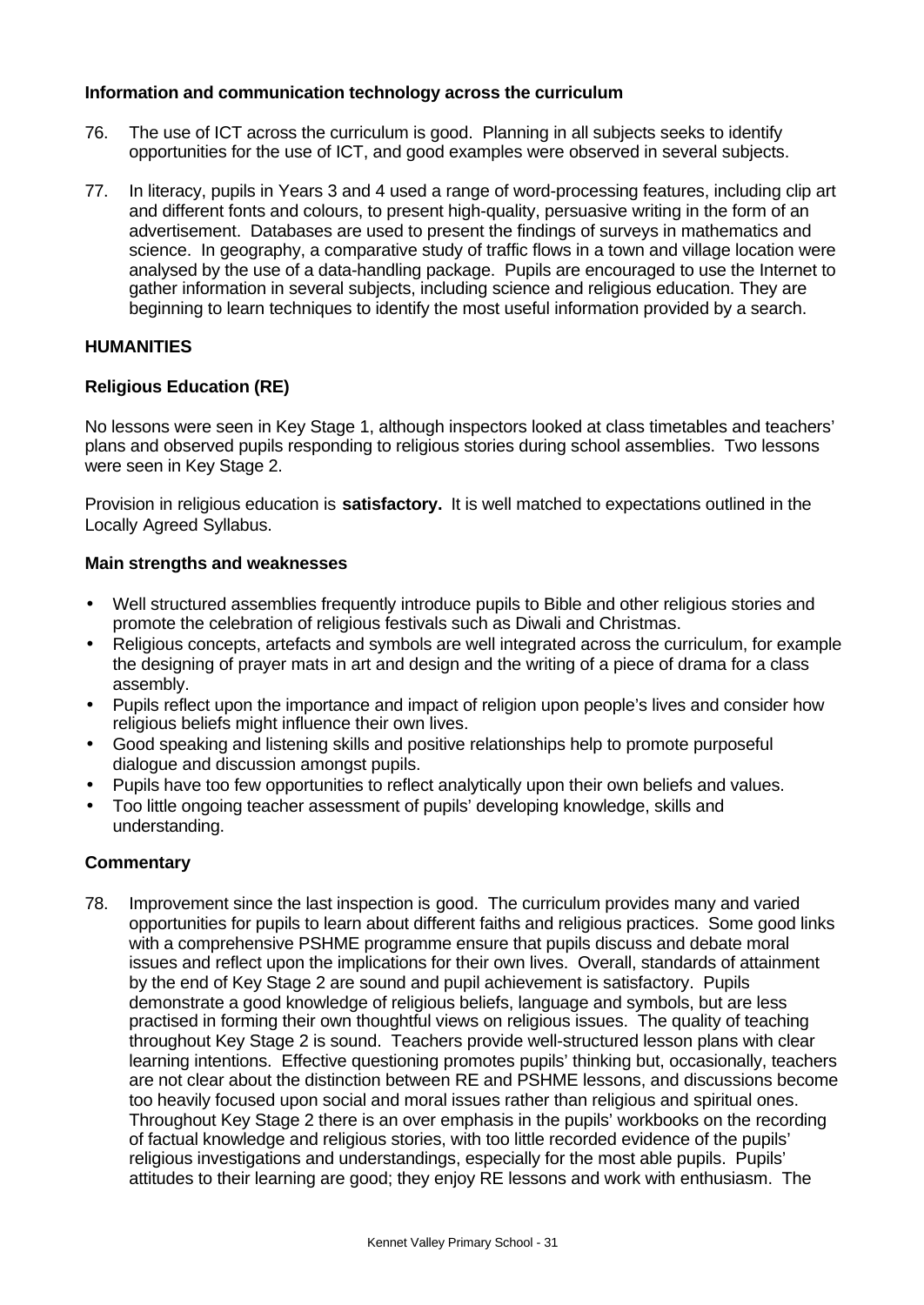quality of learning in Key Stage 2 is sound. Pupils work well together in groups and readily share and discuss their thoughts, beliefs and feelings. Work produced is invariably attractively presented and demonstrates care and attention to detail. Too much of the written work is insufficiently challenging for some of the most able pupils who find themselves writing down facts rather than applying them with understanding. Leadership of the subject is sound with curricular plans complemented by visits and visitors, such as Rabbi Chappa who shared with the pupils his experiences of the Jewish faith. Management of this subject is under developed. There is too little systematic monitoring of teaching and learning to inform curricular planning and teaching.

# **History and Geography**

Provision in history and geography is **satisfactory.**

No lessons were observed in either history or geography for pupils aged five to seven, whilst only one lesson of history and one of geography was observed in the classes of the ten and eleven year olds. From this evidence and from analysis of the pupils' work in their books, standards are judged to be average. Standards in geography have therefore improved since the last inspection as a result of improved planning that allows the pupils full access to the National Curriculum Programmes of Study. Teaching was at least satisfactory. For the history lesson it was judged to be good. Subject leaders are developing their skills.

#### **Main strengths and weaknesses**

- Lessons are well planned. Appropriate learning objectives are identified and shared with the pupils.
- Effective questioning by the teachers enabled pupils to increase their knowledge and understanding.
- Good application of literacy skills in the writing of a newspaper report in the history lesson.
- Subject leaders have yet to be given sufficient opportunities to enable them to have a good understanding of the standards achieved throughout the school or to have knowledge of the quality of teaching of history and geography.

- 79. The planning of the two lessons observed was good. Teachers ensured that the lessons were drawn from the appropriate National Curriculum Programme of Study. By following the Programme of Study, teachers ensure that the pupils cover the recommended curriculum and thus the pupils achieve the standards expected for their age. This is an improvement since the last inspection when standards in geography were judged to be not high enough.
- 80. Teachers shared their learning intentions with the pupils. This enabled the pupils to have a good understanding of what they were going to learn. Effective questioning by the teachers in both lessons enabled the pupils to draw upon their previous learning and helped to ensure that the pupils remained interested and focused on their learning. In the history lesson on the power of the Tudor monarch, the teacher requested the more able pupils in the class to write their newspaper report displaying bias towards either the King or Queen; this provided appropriate challenge for them and enabled them to achieve well.
- 81. The role of the subject co-ordinator is not yet fully developed. The school is aware of this and has plans to extend the opportunities for the co-ordinators to undertake analysis of pupils' work and to monitor the quality of teaching of history and geography throughout the school.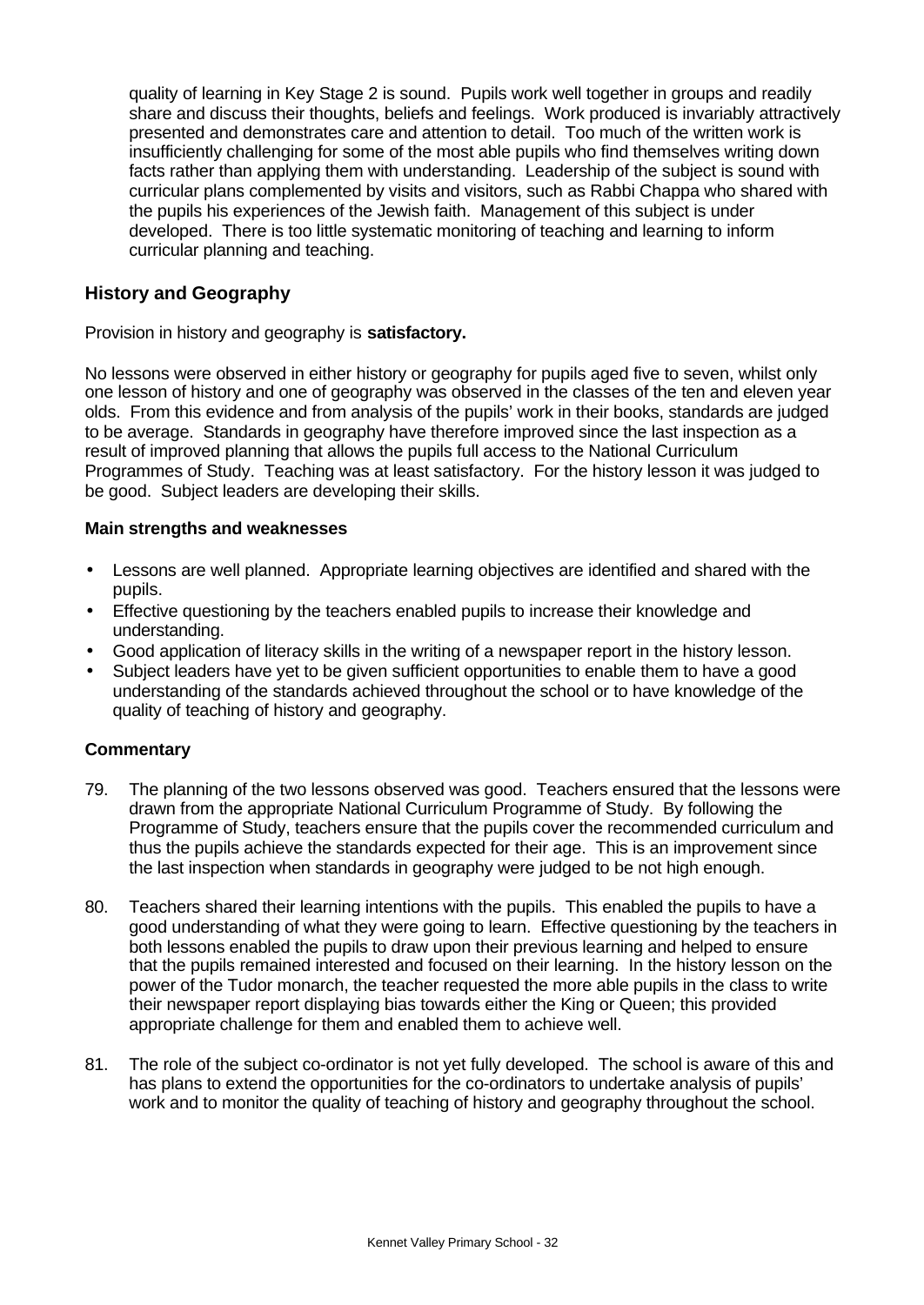# **CREATIVE, AESTHETIC, PRACTICAL AND PHYSICAL SUBJECTS**

No lessons were seen in physical education (PE) and design and technology (DT). However, three art lessons were seen and two music lessons. No art lessons were seen in upper Key Stage 2, but inspectors saw a wide range of artwork from all year groups on display in classrooms, around the school and in the school's art portfolio of work. No music lessons were seen in Key Stage 1, although inspectors looked at curriculum timetables and plans and observed pupils responding to music and singing during school assemblies.

# **Art and design**

Provision in art and design is **satisfactory.**

#### **Main strengths and weaknesses**

- Standards of attainment in 2D artwork, especially picture making.
- Pupils' awareness of the work of different artists, including the work of artists from different cultures and times.
- Teachers make good use of the pupils' positive attitudes to their learning and good social skills in collaborative work to promote a sharing of ideas and resources.
- Teachers' interventions in the pupils' work too often reward pupils' efforts and achievements but fail to introduce new approaches and challenges.
- Too little on going teacher assessment of the pupils' developing knowledge, skills and understanding.

#### **Commentary**

82. Improvements since the last inspection are satisfactory and standards have been maintained. The need to further address the developmental teaching of skills, identified at the time of the last inspection, remains an aspect of provision for further attention. Standards of attainment throughout the school are sound and pupils achieve satisfactorily. There are examples of good standards in the drawing and painting of pictures from direct observation and in the style of famous artists. Throughout the school, the pupils' good speaking and listening skills help them to express what they think and feel about their own and others' artwork. The quality of teaching in both Key Stage 1 and lower Key Stage 2 is satisfactory, although teachers do not always provide pupils with sufficient opportunity to explore and develop their own ideas or to engage in three-dimensional as well as two-dimensional work. Teachers make good use of a wide range of picture making resources and techniques with good reference to different times and cultures. Picture making is integrated well across the curriculum and is often used to illustrate texts in lessons such as English and humanities. Teachers make learning intentions and tasks clear and pupils know what they have to do, but too little use is made of on going teacher assessments to ensure that tasks appropriately challenge pupils of differing abilities within a class. Overall, the quality of learning is sound. Most pupils enjoy artwork and their work reflects care and attention to detail. Their positive attitudes to learning help to promote challenge and achievement. They happily work alongside and with each other, sharing ideas and resources. Behaviour is mostly good and pupils are eager to please the teachers with whom they work. Leadership of the subject is sound, although class teachers, including the curriculum co-ordinator, lack confidence in their own subject expertise in some aspects of this subject. Management of the subject is developing with some monitoring of curricular plans, although there is too little systematic monitoring of teaching and learning to most effectively inform whole-school self-evaluation and curriculum development.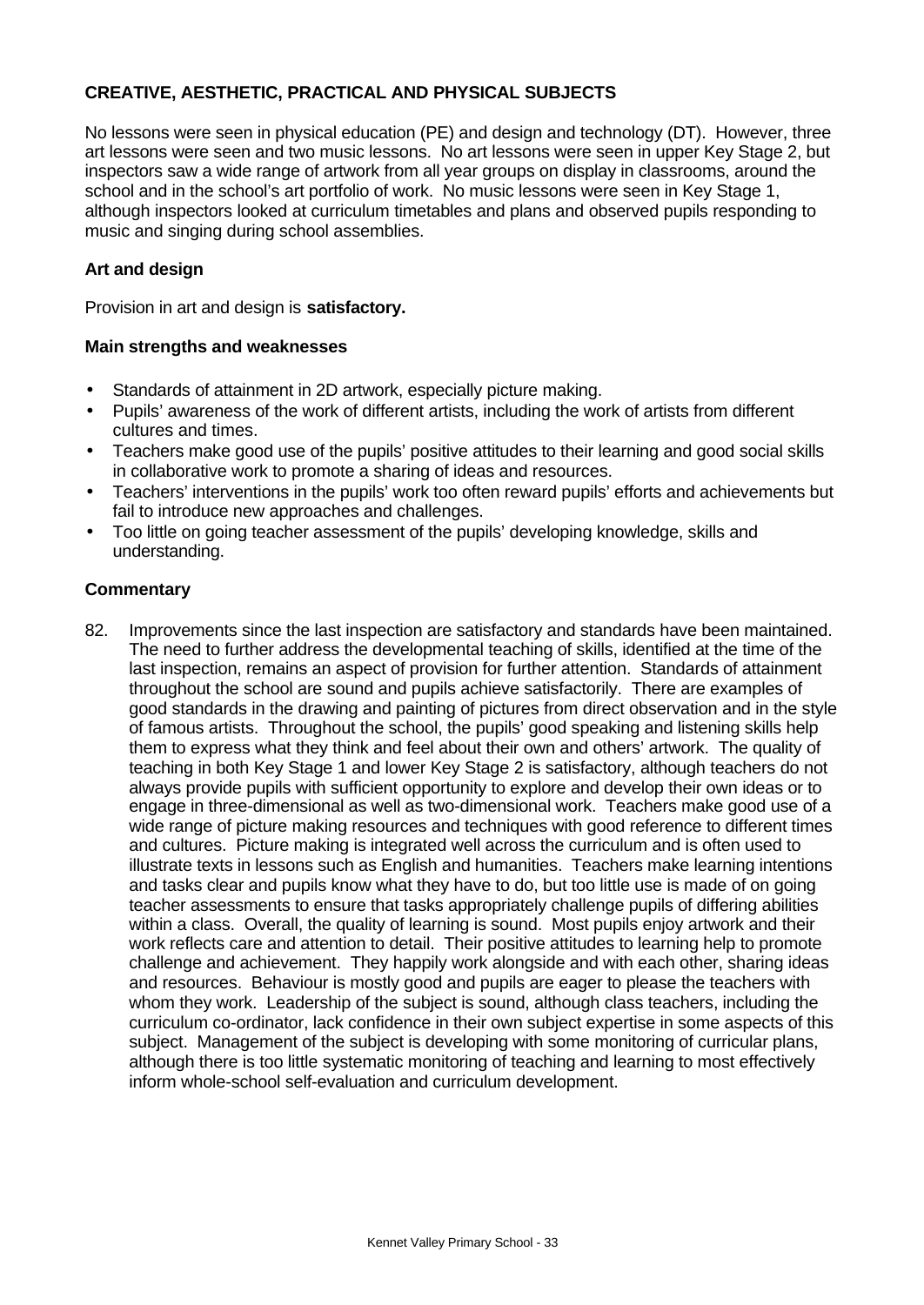# **Music**

Provision in music is **satisfactory.**

# **Main strengths and weaknesses**

- Good standards in singing by the end of Key Stage 2, with most pupils demonstrating clear diction and pitch control when singing songs in unison and in two parts. In their singing they demonstrate an understanding and an ability to respond appropriately to dynamics (loud; quiet) and tempo (fast; slow).
- By the end of Key Stage 2, pupils identify the sounds made by individual instruments within complex compositions and place these in instrumental families such as wind/brass and keyboards.
- Pupils' good speaking and listening skills promote their achievement by enabling them to compare and contrast sounds and to confidently express the thoughts and feelings these sounds provoke.
- Teachers demonstrate sound subject knowledge; this is an improvement since the last inspection.
- Effective management of music lessons in Key Stage 2 means that those teachers with the most confidence and skills in the subject can teach all classes.
- Pupils' ability to represent music using imaginative symbols and standard music notation is not sufficiently developed.
- The systematic, ongoing teacher assessment of the pupils' developing knowledge, skills and understanding is under-developed.
- The time available on class timetables is too short for pupils to become fully involved in music experimentation and composition.
- Too little evidence during the inspection of pupils using tuned and untuned musical instruments.

# **Commentary**

83. Improvements since the last inspection are satisfactory, with some good improvement in the quality of singing and in pupils' access to music from different cultures and times. Overall, standards of attainment by the end of Key Stage 2 are sound and pupils achieve satisfactorily. Standards are better in listening and appraising than in composing and performing, with the exception of the performance of singing which is mostly good. The quality of teaching in end of Key Stage 2 classes is sound, although there are too few opportunities for pupils to record their musical experiences through invented symbols or standard music notation. This results in a lack of challenge for the most able pupils. Good standards of attainment in listening and appraising music are well supported by the pupils' good speaking and listening skills and are promoted well through good use of structured group work opportunities in lessons. The teachers' assessment of music is underdeveloped and cannot be used most effectively to promote high standards or to set individual learning targets. The pupils' attitudes to learning are good; they work with commitment and enthusiasm at their tasks most of the time. Where there are pockets of 'silly' behaviour, these are mostly as a result of tasks that are not well matched to the pupils' needs and interests. They are effectively controlled by the teacher. Leadership of this subject is sound and teamwork approaches to curriculum planning and lesson delivery secure best use of staff experience and expertise. Staff demonstrate an enthusiasm for music-making, and pupils have access to some good role models for singing. Management of this subject is developing, with a subject review due later this term.

# **Physical Education**

84. The inspection team collected insufficient evidence to make a judgement regarding provision for physical education since the subject did not form part of the inspection focus.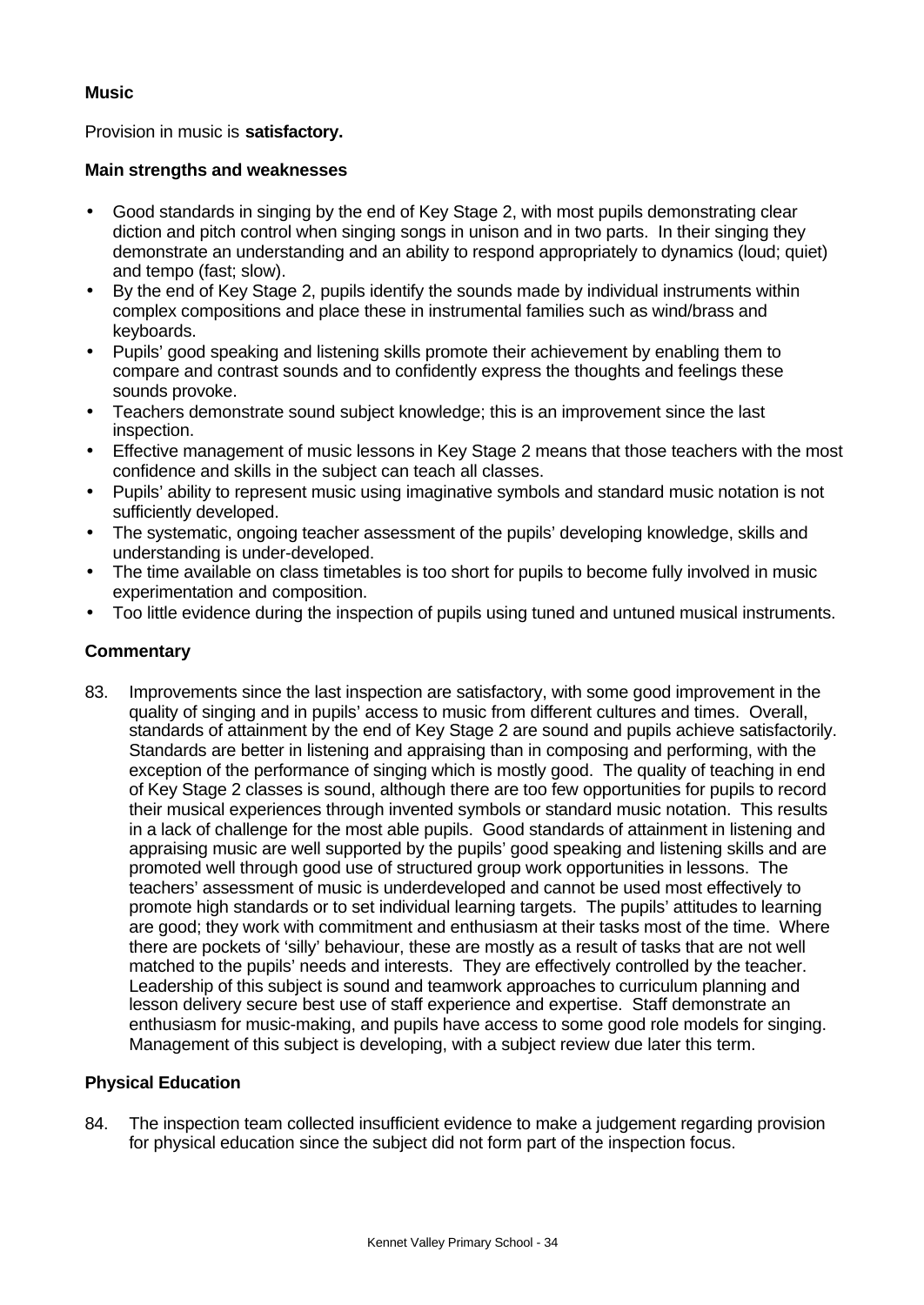# **Design and Technology**

85. Whilst teacher confidence was an issue in the previous inspection, there was insufficient opportunity to observe design technology during the inspection due to timetabling arrangements and so no judgement can be made.

# **PERSONAL, SOCIAL AND HEALTH EDUCATION AND CITIZENSHIP**

### **Personal, Social, Health and Moral Development (PSHME)**

Only two PSHME lessons were seen and these were both at the end of Key Stage 2. No lessons were seen in Key Stage 1, but inspectors looked at timetables and plans and observed pupils working and playing together in lessons and around the school. Examples of pupils' work in workbooks were seen for all Key Stage 2 classes.

Provision in PSHME is **good** throughout the school.

#### **Main strengths and weaknesses**

- The school provides many opportunities for pupils to develop personal confidence and to take responsibility for their learning. Pupils are set individual academic and social learning targets and all pupils are aware of these and what they must do to improve.
- Teachers are enthusiastic in lessons; pupils work with commitment at their tasks and face new challenges positively.
- There are positive relationships of trust and respect throughout the school between pupils and staff. Pupils readily accept responsibility for each other and will 'look after' each other, including engagement in a playground 'buddying' system of peer support for children experiencing difficulties or distress.
- Sex education and drugs education are integrated well into PSHME programmes.
- Through PSHME lessons pupils are encouraged to consider and challenge stereotypes and some of the reasons for antisocial behaviour, including bullying and disrespect.
- The school undertakes questionnaires to access pupils' views about school provision and relationships.
- The school has no council to influence school change and development.

# **Commentary**

86. Improvements since the last inspection have been good. The school has placed particular emphasis upon the pupils' social development as a result of some pockets of unsatisfactory behaviour reported at the time of the last inspection. The PSHME programme is promoting well pupils' very good attitudes to their learning and their good behaviour across all aspects of the curriculum. Standards of attainment by the end of Key Stage 2 are sound, with some good standards in pupils' personal and social development. The achievement of pupils aged from 7 to 11 is good. The quality of teaching in the end of Key Stage 2 classes is good. Positive relationships of trust and respect between pupils and their teachers help to promote interest, confidence and self-expression. Teachers structure lessons well and successfully encourage pupils to reflect upon their own experiences and to apply their values to a widerworld context. Lessons are developed well over time, with some good links with other subjects such as religious education and English (speaking and listening). There is too little ongoing teacher assessment of specific knowledge, skills and understanding to most appropriately identify small steps in the pupils' learning or to plan lessons that match their particular needs. The quality of learning by the end of Key Stage 2 is good. Pupils are interested and enthusiastic about the topics they explore and debate. They readily take part in class discussions, learn well from each other in collaborative group situations and respond sensitively to the needs and interests of those with whom they work. They discuss and debate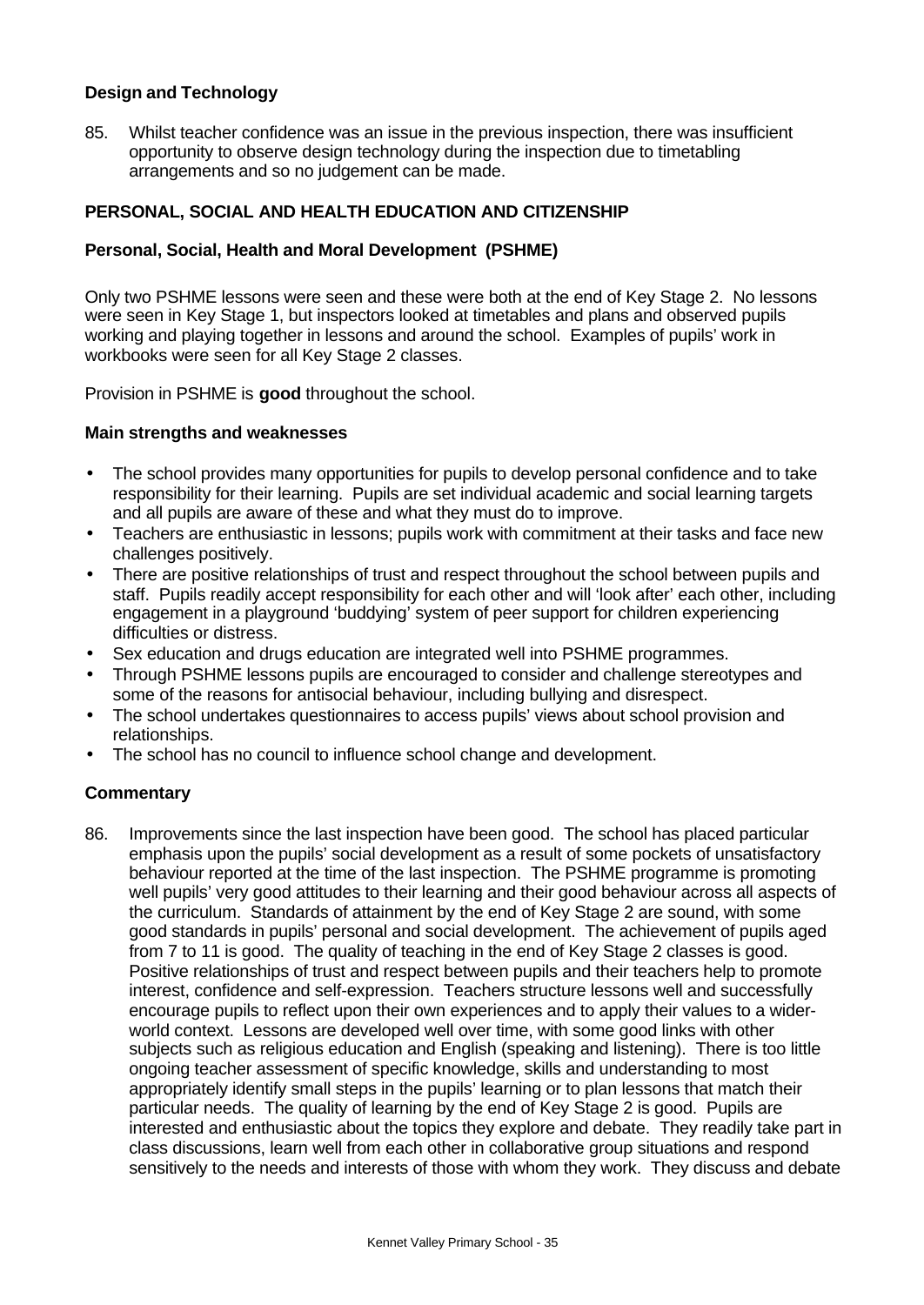topical issues and are developing an understanding of the consequences of their actions. At times, too few opportunities for personal research and investigation can generate a lack of challenge for the most able pupils. Leadership of this subject is very good and management is good. The curriculum co-ordinator sets high standards and has a clear vision for the subject. She has good subject knowledge and expertise and has developed a comprehensive programme of work to support teaching and learning throughout the school. The school has been awarded the "Healthy Schools Bronze Award".